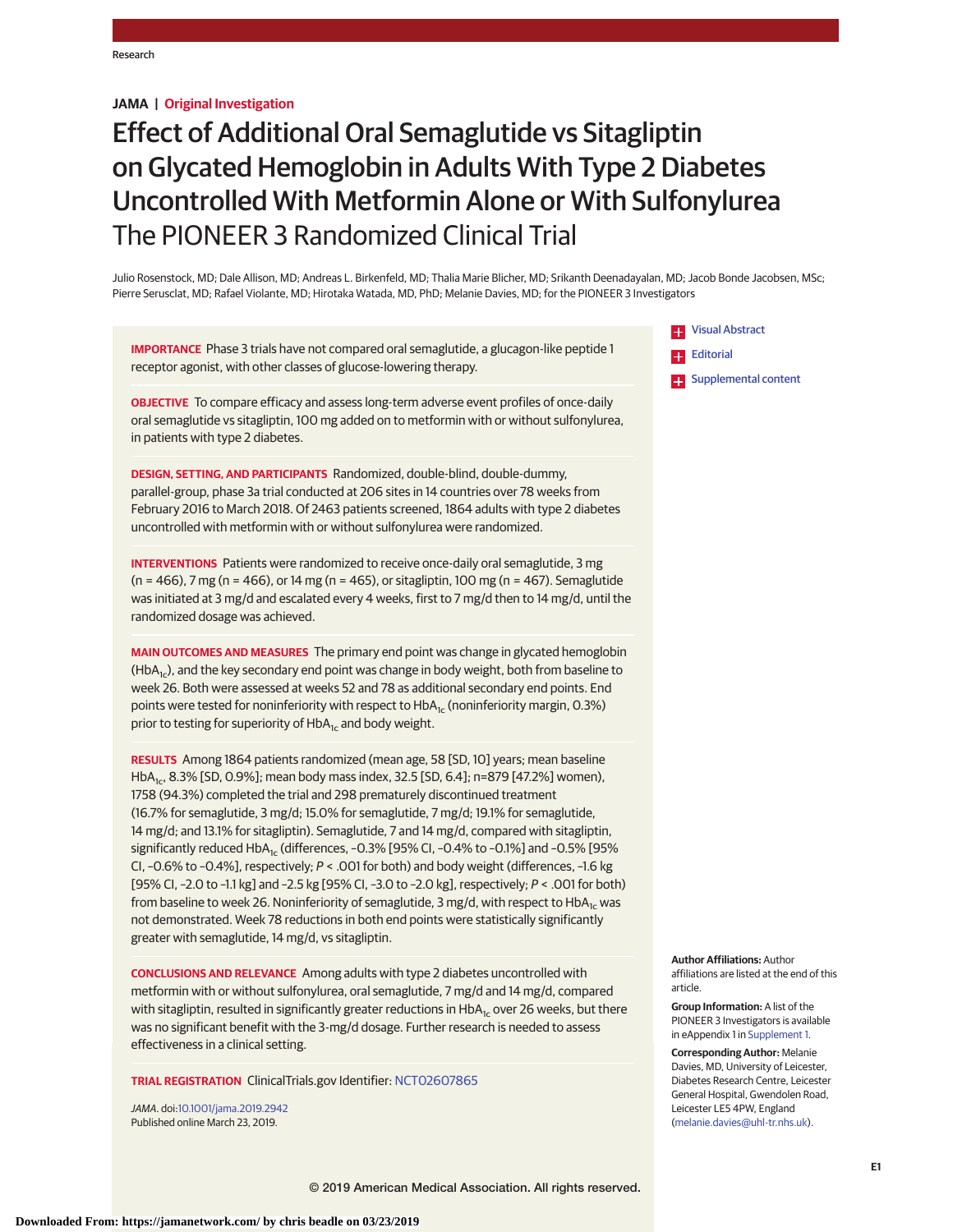chieving and maintaining glycemic control is a key aim for the treatment of type 2 diabetes.<sup>1</sup> The recommended target glycated hemoglobin  $(HbA_{1c})$  level of less than 7.0% is, however, not achieved by a sizable proportion of patients.<sup>2</sup> Following metformin, many second-line treatment options for type 2 diabetes are available, with choice influenced by a variety of factors including the presence of comorbidities (eg, cardiovascular disease, renal disease), potential body weight effects, safety concerns (eg, risk of hypoglycemia), cost, and patient preferences.<sup>1,3</sup>

Glucagon-like peptide 1 receptor agonists (GLP-1RAs) and dipeptidyl peptidase 4 (DPP-4) inhibitors are incretin-based therapies for treatment of type 2 diabetes. DPP-4 inhibitors generally have modest glucose-lowering potential and a neutral effect on body weight; in comparison, GLP-1RAs are associated with greater reductions in  $HbA_{1c}$  and also reduce body weight.<sup>4</sup> Also, while no cardiovascular benefit has been demonstrated for DPP-4 inhibitors,<sup>5,6</sup> some GLP-1RAs have been shown to improve cardiovascular outcomes<sup>7-9</sup> and are recommended for patients with cardiovascular disease.<sup>1</sup> Based on their convenient oral administration and safety profile, DPP-4 inhibitors continue to be widely prescribed.<sup>10</sup>

As peptides, GLP-1RAs are currently administered only via subcutaneous injection. Peptide medications have low oral bioavailability because they are subject to rapid enzymatic and pH-induced proteolytic degradation in the stomach and are poorly absorbed by the gastrointestinal tract. $11$ To overcome this, an oral tablet of the GLP-1RA semaglutide has been developed through co-formulation with the absorption enhancer sodium N-(8-[2-hydroxylbenzoyl] amino) caprylate.<sup>12</sup> Oral semaglutide treatment has shown significant improvements in glycemic control and body weight compared with placebo.<sup>12,13</sup>

This article reports the results of PIONEER 3, a trial that compared the efficacy, long-term adverse event profile, and tolerability of oral semaglutide with sitagliptin, a widely used DPP-4 inhibitor, as an add-on to metformin with or without sulfonylurea in patients with type 2 diabetes.

# **Methods**

PIONEER 3 was a 78-week, randomized, double-blind, double-dummy, active-controlled, parallel-group, phase 3a trial conducted at 206 sites in 14 countries between February 2016 and March 2018. The trial protocol (see [Supplement 2](https://jama.jamanetwork.com/article.aspx?doi=10.1001/jama.2019.2942&utm_campaign=articlePDF%26utm_medium=articlePDFlink%26utm_source=articlePDF%26utm_content=jama.2019.2942) and statistical analysis plan in [Supplement 3\)](https://jama.jamanetwork.com/article.aspx?doi=10.1001/jama.2019.2942&utm_campaign=articlePDF%26utm_medium=articlePDFlink%26utm_source=articlePDF%26utm_content=jama.2019.2942) was approved by the institutional review board/independent ethics committees at each site, and the trial was conducted in accordance with International Council for Harmonisation of Technical Requirements for Pharmaceuticals for Human Use (ICH) Good Clinical Practice guidelines and the Declaration of Helsinki.<sup>14,15</sup> All patients provided written informed consent prior to any trial-related intervention.

### **Patients**

Adult patients diagnosed as having type 2 diabetes, with  $HbA_{1c}$  levels of 7.0% to 10.5% inclusive and taking a stable

#### **Key Points**

**Question** What is the efficacy of oral semaglutide (3, 7, or 14 mg/d) compared with sitagliptin, 100 mg/d, when added to metformin with or without sulfonylurea in patients with uncontrolled type 2 diabetes?

**Findings** In this randomized clinical trial that included 1864 adults, oral semaglutide, 7 mg/d and 14 mg/d, compared with sitagliptin resulted in statistically significantly greater reductions in glycated hemoglobin over 26 weeks (–1.0% and –1.3%, respectively, compared with –0.8%). There was no significant benefit with oral semaglutide, 3 mg/d, compared with sitagliptin.

**Meaning** In this trial, oral semaglutide, 7 mg/d and 14 mg/d, when added to metformin with or without sulfonylurea, resulted in greater improvements in glycated hemoglobin than sitagliptin after 26 weeks.

dosage of metformin with or without sulfonylurea, were eligible. Exclusion criteria included treatment with any medication for diabetes or obesity 90 days or less before screening (other than metformin, sulfonylurea, or short-term insulin [≤14 days in total]), history of pancreatitis, renal impairment, and proliferative retinopathy or maculopathy requiring acute treatment. Full eligibility criteria are provided in eTable 1 in [Supplement 1.](https://jama.jamanetwork.com/article.aspx?doi=10.1001/jama.2019.2942&utm_campaign=articlePDF%26utm_medium=articlePDFlink%26utm_source=articlePDF%26utm_content=jama.2019.2942)

Data on race and ethnicity were recorded in the electronic case report form (fixed categories supplemented by a free-text "other" field and a "not applicable" field) by investigators at screening based on conversations between participants and investigators. These data were collected in part to address regulatory requests to assess efficacy and safety of an investigational product in patients of different races and ethnicities.

#### Randomization

Patients were randomized 1:1:1:1 to once-daily oral semaglutide (3, 7, or 14 mg) or once-daily oral sitagliptin, 100 mg, for 78 weeks (eFigure 1 in [Supplement 1\)](https://jama.jamanetwork.com/article.aspx?doi=10.1001/jama.2019.2942&utm_campaign=articlePDF%26utm_medium=articlePDFlink%26utm_source=articlePDF%26utm_content=jama.2019.2942). Treatment codes were assigned by an interactive web response system in an effort to ensure that patients and investigators were blinded to treatment allocation. Randomization was done in blocks of size 8 and stratified by patients' country of origin (Japanese or non-Japanese) and background medication (metformin with or without sulfonylurea).

#### Interventions

Because food intake impairs absorption of oral semaglutide, patients were instructed to administer trial products (eAppendix 2 in [Supplement 1\)](https://jama.jamanetwork.com/article.aspx?doi=10.1001/jama.2019.2942&utm_campaign=articlePDF%26utm_medium=articlePDFlink%26utm_source=articlePDF%26utm_content=jama.2019.2942) in the morning, in a fasting state, with up to half a glass of water (approximately 120 mL) at least 30 minutes before having breakfast or taking any other oral medication (including background glucose-lowering medication). Oral semaglutide treatment was initiated with the 3-mg/d dosage, then escalated to 7 mg/d after 4 weeks and 14 mg/d after a further 4 weeks, until the randomized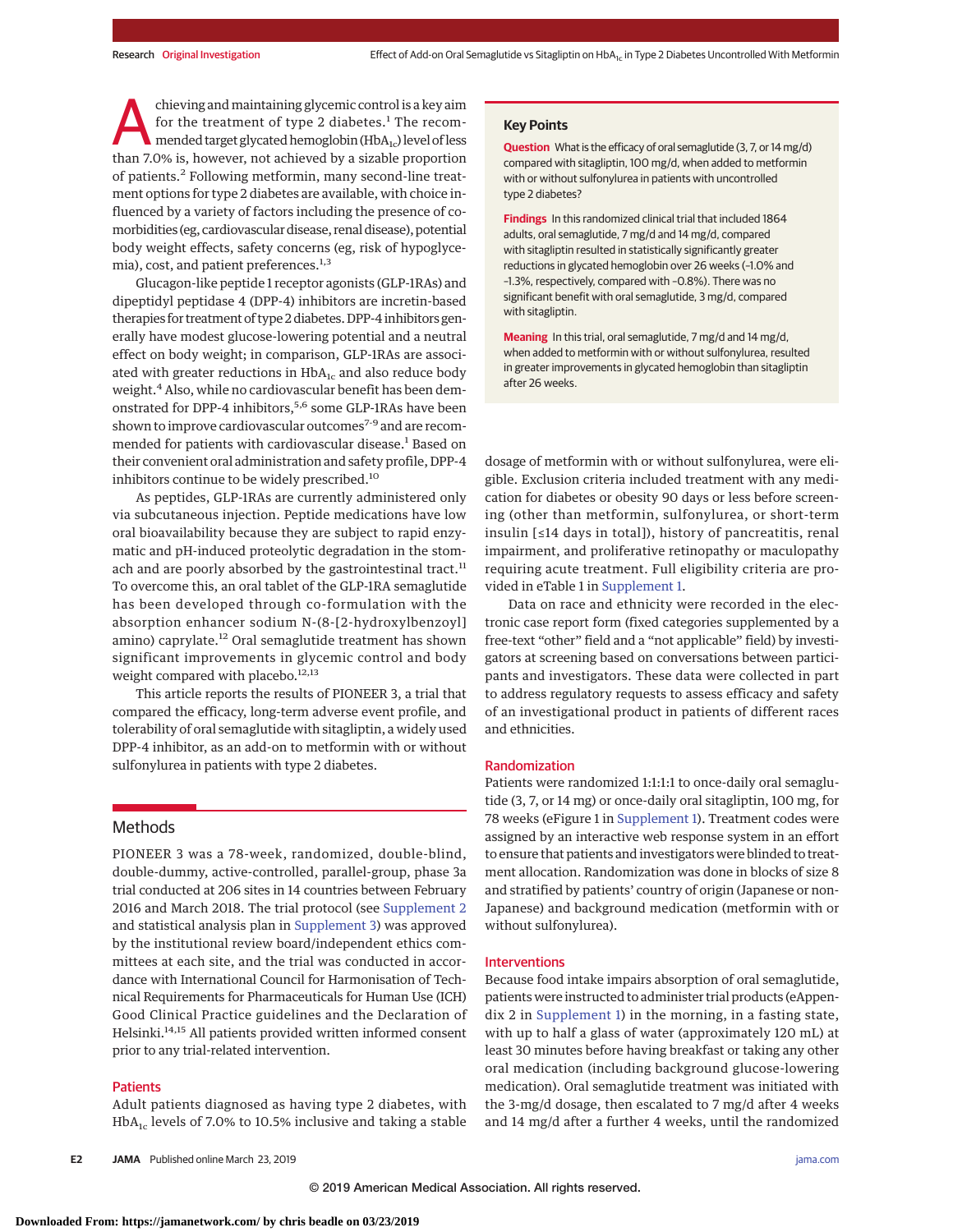dosage was achieved; sitagliptin was initiated and maintained at 100 mg/d. Patients also received background metformin with or without sulfonylurea, maintained at the stable, pretrial dosage. Intensification of existing background glucose-lowering medication and/or initiation of new glucose-lowering medication was prescribed as an add-on to randomized treatment for patients with persistent or unacceptable hyperglycemia, based on predefined fasting plasma glucose and/or  $HbA_{1c}$  criteria (eTable 2 in [Supplement 1\)](https://jama.jamanetwork.com/article.aspx?doi=10.1001/jama.2019.2942&utm_campaign=articlePDF%26utm_medium=articlePDFlink%26utm_source=articlePDF%26utm_content=jama.2019.2942). All patients were to continue in the trial even if they prematurely discontinued the trial product and/or received additional glucose-lowering medications. Patients prematurely discontinuing the trial product could receive any glucose-lowering drug, excluding other GLP-1RAs or DPP-4 inhibitors, before final follow-up visit at investigator discretion.

#### **Outcomes**

The primary end point was the change in  $HbA_{1c}$ , and the key secondary end point was the change in body weight, both from baseline to week 26. All additional secondary end points were assessed at weeks 26, 52 and 78. These included change from baseline in  $HbA_{1c}$  and body weight, fasting plasma glucose, mean and mean postprandial increment in self-measured whole-blood glucose 7-time-point profile, body mass index, waist circumference, and fasting lipid profile. Further secondary end points were whether patients achieved HbA<sub>1c</sub> levels below 7.0% (American Diabetes Association target) and at or below 6.5%; weight loss of at least 5% and at least 10%; composites of (1)  $HbA_{1c}$  below 7.0% without hypoglycemia (severe or whole-blood glucose–confirmed symptomatic hypoglycemia [<56 mg/dL {<3.1 mmol/L}]) and without weight gain and (2)  $HbA_{1c}$  reduction of at least 1% and weight loss of at least 3%; and time to rescue medication and additional glucose-lowering medication.

Additional patient-reported outcomes included the questionnaire Impact of Weight on Quality of Life-Lite Clinical Trial Version, the Short Form 36 Version 2 health survey (acute version), and the Control of Eating Questionnaire, described in eAppendix 3 in [Supplement 1.](https://jama.jamanetwork.com/article.aspx?doi=10.1001/jama.2019.2942&utm_campaign=articlePDF%26utm_medium=articlePDFlink%26utm_source=articlePDF%26utm_content=jama.2019.2942)

Safety assessments included the number of adverse events; number of severe (according to American Diabetes Association classification) or whole-blood glucose–confirmed (<56 mg/dL [<3.1 mmol/L]) episodes of symptomatic hypoglycemia; changes from baseline at weeks 26, 52, and 78 in laboratory parameters (amylase and lipase), vital signs (pulse and systolic and diastolic blood pressure), and eye examination category (weeks 52 and 78 only); and occurrence of antisemaglutide antibodies. An independent external event adjudication committee performed blinded validation of selected adverse events (deaths, acute coronary syndromes, cerebrovascular events, heart failure requiring hospitalization, acute pancreatitis, malignant neoplasms, thyroid diseases [malignant thyroid neoplasms and C-cell hyperplasia], acute kidney injury, and lactic acidosis) according to predefined diagnostic criteria. Semaglutide plasma concentration was determined in approximately 50% of patients but is not reported in this article. Tolerability was assessed as the rate of premature discontinuations of trial product, along with the primary reasons for discontinuation.

# Trial Design

Two different scientific questions related to the efficacy objectives were addressed through the definition of 2 estimands ("treatment policy" and "trial product"). Both estimands were defined based on interactions with regulatory agencies, including the US Food and Drug Administration and the European Medicines Agency.

The treatment policy estimand evaluates the treatment effect for all randomized patients regardless of trial product discontinuation or use of rescue medication. This estimand reflects the intention-to-treat principle as defined in ICH guideline E9.<sup>16</sup> The estimand reflects the effect of initiating treatment with oral semaglutide compared with initiating treatment with sitagliptin, both potentially followed by either discontinuation of trial product and/or addition of or switch to another glucose-lowering drug.

The trial product estimand evaluates the treatment effect for all randomized patients under the assumption that all patients continued taking trial product for the entire planned duration of the trial and did not use rescue medication. This estimand aims at reflecting the effect of oral semaglutide compared with sitagliptin without the confounding effect of trial product discontinuation or use of rescue medication.

Trial product discontinuation and initiation of rescuemedication are postrandomization events that are accounted for by the treatment policy strategy for the treatment policy estimand and by the hypothetical strategy for the trial product estimand, as defined in draft ICH guideline E9 (Revision 1).<sup>17</sup> For the treatment policy estimand, the event (trial product discontinuation or initiation of rescue medication) was considered irrelevant and data collected thereafter were included in the estimation. For the trial product estimand, any data collected after the event were discarded and the estimation relies on statistical modeling to estimate the treatment effect under the assumption that the event had not occurred. Further details on the estimands are in eAppendix 4 in [Supplement 1.](https://jama.jamanetwork.com/article.aspx?doi=10.1001/jama.2019.2942&utm_campaign=articlePDF%26utm_medium=articlePDFlink%26utm_source=articlePDF%26utm_content=jama.2019.2942)

### Sample Size

A sample size of 465 patients per treatment group was calculated to provide 90% power to jointly demonstrate superiority of oral semaglutide, 7 mg/d and 14 mg/d, vs sitagliptin and noninferiority of oral semaglutide, 3 mg/d, vs sitagliptin in reducing  $HbA_{1c}$  at week 26.

#### Statistical Analysis

The assessment of efficacy of oral semaglutide on change in  $HbA_{1c}$  and in body weight, both from baseline to week 26, was based on a weighted Bonferroni closed-testing strategy<sup>18</sup> to control the overall type I error at a level of .05 (2-sided) for the hypotheses evaluated by the treatment policy estimand. The testing strategy was based on 2 principles: (1) within a dosage level, noninferiority with respect to  $HbA_{1c}$  had to be demonstrated before testing for added benefits in terms of superiority with respect to  $HbA_{1c}$  or to body weight and (2) noninferiority with respect to HbA<sub>1c</sub> had to be demonstrated on all higher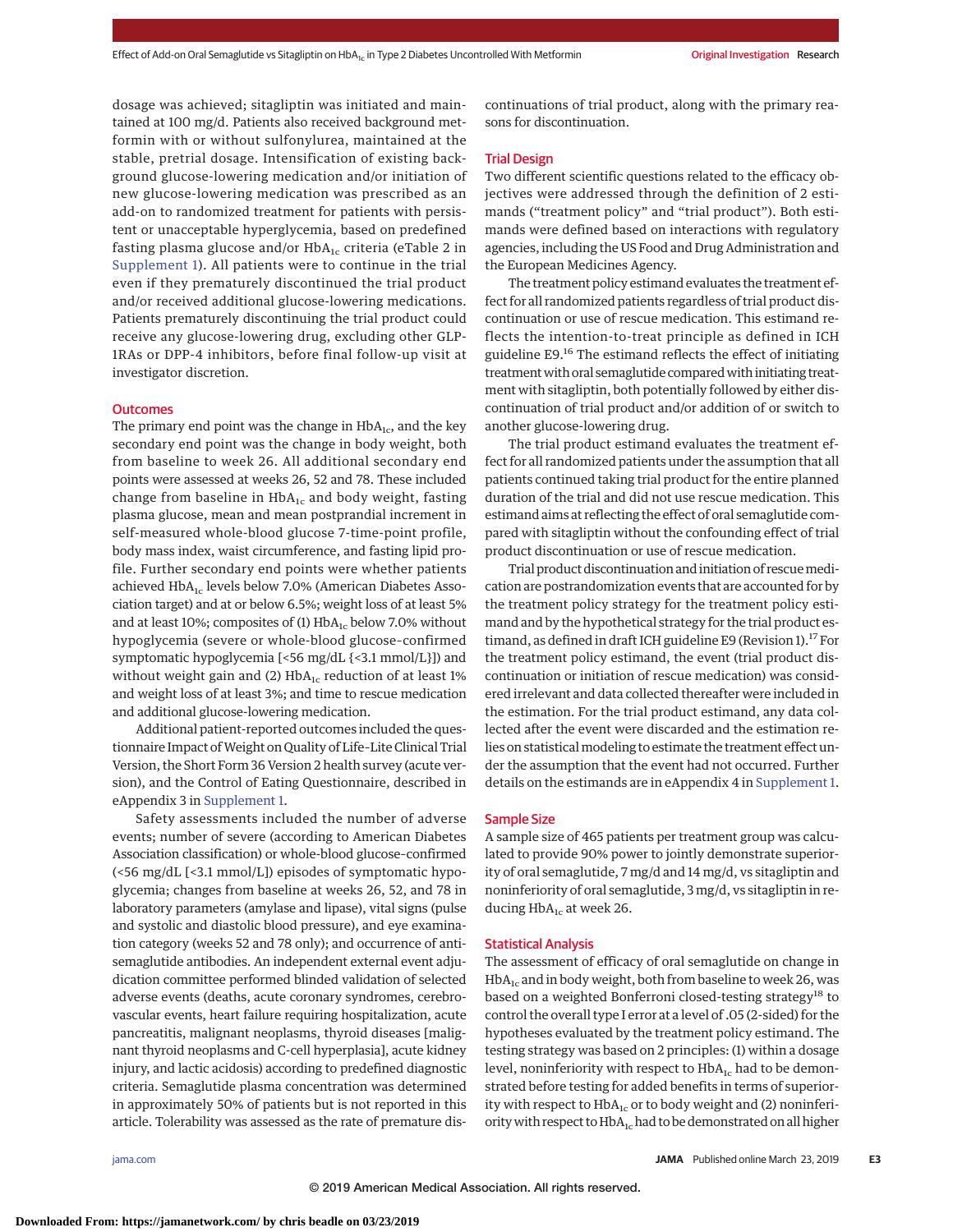dosage levels before continuing testing hypotheses on lower dosage levels (eAppendix 4 in [Supplement 1\)](https://jama.jamanetwork.com/article.aspx?doi=10.1001/jama.2019.2942&utm_campaign=articlePDF%26utm_medium=articlePDFlink%26utm_source=articlePDF%26utm_content=jama.2019.2942).

Because of the potential for type I errors due to multiple comparisons, findings for analyses of additional secondary end points should be interpreted as exploratory.

The treatment policy estimand was estimated by a pattern mixture model using multiple imputation to handle missing week 26 data for both end points. Data collected at week 26, irrespective of premature discontinuation of trial product or initiation of rescue medication, were included in the statistical analysis. Missing data were imputed within groups defined by trial product and treatment status at week 26, and this assumed that the likely values of the missing data were best described by observed responses from patients taking the same trial product and with the same treatment discontinuation status and/or rescue medication use. Both the imputation and the analysis were based on analysis of covariance models with region and background medication as factors and baseline value as a covariate. The results were combined by use of Rubin's rule.<sup>19</sup> Prior to testing for noninferiority, a value of 0.3% (the noninferiority margin) was added to imputed values at week 26 for the oral semaglutide treatment groups only to ensure that imputation of missing values would not increase the likelihood of demonstrating noninferiority.<sup>20</sup>

The trial product estimand was estimated by a mixed model for repeated measurements with treatment, region, and background medication as categorical fixed effects and baseline value as a covariate, all nested within visit. All data collected at scheduled visits prior to premature trial product discontinuation or initiation of rescue medication were included in the statistical analysis. An unstructured covariance matrix for end-point measurements within the same patient was used.

Three sensitivity analyses were prespecified for the main analysis of the treatment policy estimand. These were (1) a comparator multiple imputation analysis in which missing data in the semaglutide groups were imputed based on the distribution of the week 26 values in the sitagliptin group; (2) an adverse event–determined comparator multiple imputation analysis in which missing data as a result of trial product discontinuation because of adverse events were imputed from the sitagliptin group as described above and the remaining missing data were imputed as in the main analysis; and (3) a tipping-point analysis in which a penalty was added to the imputed values in the semaglutide group. The penalty was increased until the conclusions from the main analyses were reversed. The specific value of the penalty that reversed the conclusion was used to evaluate the robustness of the main analysis results.

Safety and tolerabilitywere assessed using the safety analysis set (all patients exposed to ≥1 dose of trial product) and evaluated both "on treatment" while participants were receiving trial product regardless of rescue medication use and "in trial" while participants remained in the trial regardless of trial product discontinuation or rescue medication use.

Further details on the statistical analyses can be found in eAppendix 4 in Supplement 1. All statistical analyses were prespecified and performed using SAS version 9.4M2 (SAS Institute Inc). The analysis model for binary end points was changed post hoc from logistic regression to a generalized linear model with identity link function.

# Results

# Patient Disposition and Baseline Characteristics

A total of 2463 patients were screened, with 1864 randomized to semaglutide,  $3 \text{ mg/d}$  (n = 466),  $7 \text{ mg/d}$  (n = 466), or 14 mg/d (n = 465); or to sitagliptin (n = 467) (Figure 1). The trial was completed by 94.3% of patients (1758/1864). At week 26, rescue medication was initiated by 5.4% (25/466), 2.4% (11/465), and 1.1% (5/465) in the semaglutide 3-mg/d, 7-mg/d, and 14-mg/d groups, respectively, and by 2.8% (13/467) for sitagliptin; these proportions increased throughout the trial (Figure 1 and eTable 2 in [Supplement 1\)](https://jama.jamanetwork.com/article.aspx?doi=10.1001/jama.2019.2942&utm_campaign=articlePDF%26utm_medium=articlePDFlink%26utm_source=articlePDF%26utm_content=jama.2019.2942). The percentages of patients completing treatment without use of rescue medicationwere 52.1% (243/466), 64.6% (301/466), 72% (335/465), and 60.6% (283/467) in the semaglutide 3-mg/d, 7-mg/d, and 14-mg/d and the sitagliptin groups, respectively.

Demographics and baseline disease characteristics were balanced across treatment groups (Table 1). Approximately half (52.8% [984/1864]) of all patients were male, and the majority were white (71.1% [1324/1864]). Themean age was 58 years, with mean values for  $HbA_{1c}$  of 8.3%, duration of diabetes of 8.6 years, fasting plasma glucose of 171 mg/dL (9.49) mmol/L, body weight of 91.2 kg, and body mass index of 32.5. All patients were taking background metformin, with approximately half in each treatment group also receiving sulfonylurea (Table 1).

#### Primary End Point

For the treatment policy estimand, the estimated mean changes from baseline in  $HbA_{1c}$  at week 26 were -0.6%, –1.0%, and –1.3% for semaglutide, 3, 7, and 14 mg/d, respectively, and –0.8% for sitagliptin. The 7- and 14-mg/d semaglutide dosages were superior to sitagliptin in reducing  $HbA_{1c}$ from baseline at week 26 (estimated treatment differences of –0.3% [95% CI, –0.4% to –0.1%; *P* < .001] and –0.5% [95% CI, –0.6% to –0.4%; *P* < .001], respectively) (Figure 2 and eFigure 2 in [Supplement 1\)](https://jama.jamanetwork.com/article.aspx?doi=10.1001/jama.2019.2942&utm_campaign=articlePDF%26utm_medium=articlePDFlink%26utm_source=articlePDF%26utm_content=jama.2019.2942). Noninferiority of the 3-mg/d semaglutide dosage vs sitagliptin could not be demonstrated (estimated treatment difference of 0.2%; 95% CI, 0.1% to 0.3%;  $P = .09$ ;  $\alpha = .05$ ). There were similar results for the trial product estimand (Figure 2 and eFigure 2). The robustness of the primary analyses was supported by sensitivity analyses (eTable 3 and eFigure 3 in [Supplement 1\)](https://jama.jamanetwork.com/article.aspx?doi=10.1001/jama.2019.2942&utm_campaign=articlePDF%26utm_medium=articlePDFlink%26utm_source=articlePDF%26utm_content=jama.2019.2942).

#### Key Secondary End Point

For the treatment policy estimand, the estimated mean changes from baseline in body weight at week 26 were –1.2 kg, –2.2 kg, and –3.1 kg for semaglutide, 3, 7, and 14mg/d, respectively, and –0.6 kg for sitagliptin. The 7- and 14-mg/d semaglutide dosages were superior to sitagliptin in reducing body weight from baseline at week 26 (estimated treatment differences of –1.6 kg [95% CI, –2.0 to –1.1 kg; *P* < .001] and –2.5 kg [95% CI, –3.0 to –2.0 kg; *P* < .001], respectively) (Figure 3 and eFigure 2 in [Supplement 1\)](https://jama.jamanetwork.com/article.aspx?doi=10.1001/jama.2019.2942&utm_campaign=articlePDF%26utm_medium=articlePDFlink%26utm_source=articlePDF%26utm_content=jama.2019.2942). Because noninferiority with respect to  $HbA_{1c}$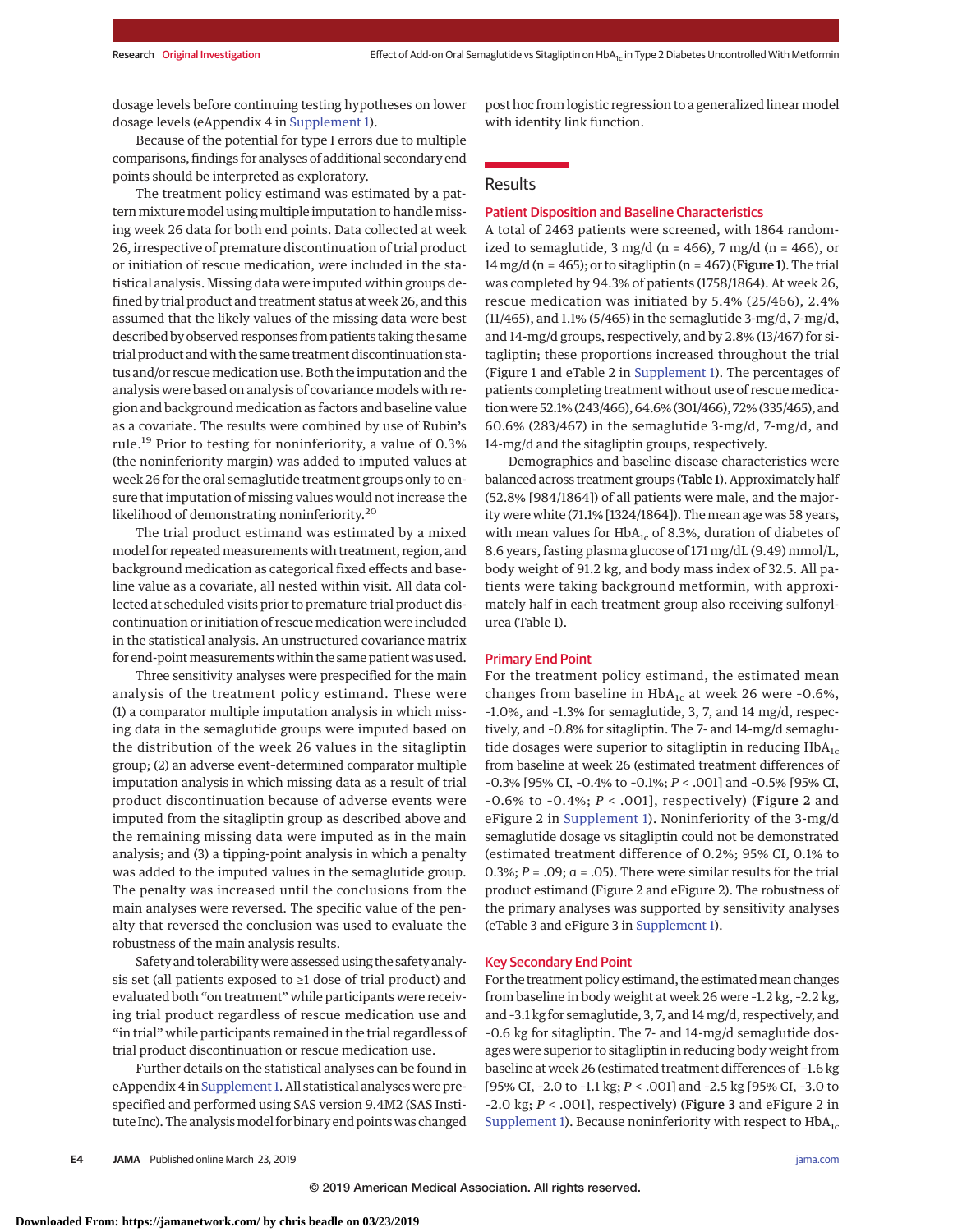

Dotted lines in treatment disposition graphs indicate time points at which escalation to randomized dosages was achieved (week 4 in 7-mg/d semaglutide group and week 8 in 14-mg/d semaglutide group).

eligibility (n = 1), and serious adverse event occurring between screening and randomization ( $n = 1$ ).

**b** No assessments were performed.

a Other reasons included patient withdrew consent and/or did not attend scheduled randomization visit ( $n = 58$ ), study center-related issues ( $n = 8$ ), incomplete screening data (n = 8), investigator unable to confirm patient

<sup>c</sup> Received disallowed background medication (nateglinide).

<sup>d</sup> Did not provide informed consent.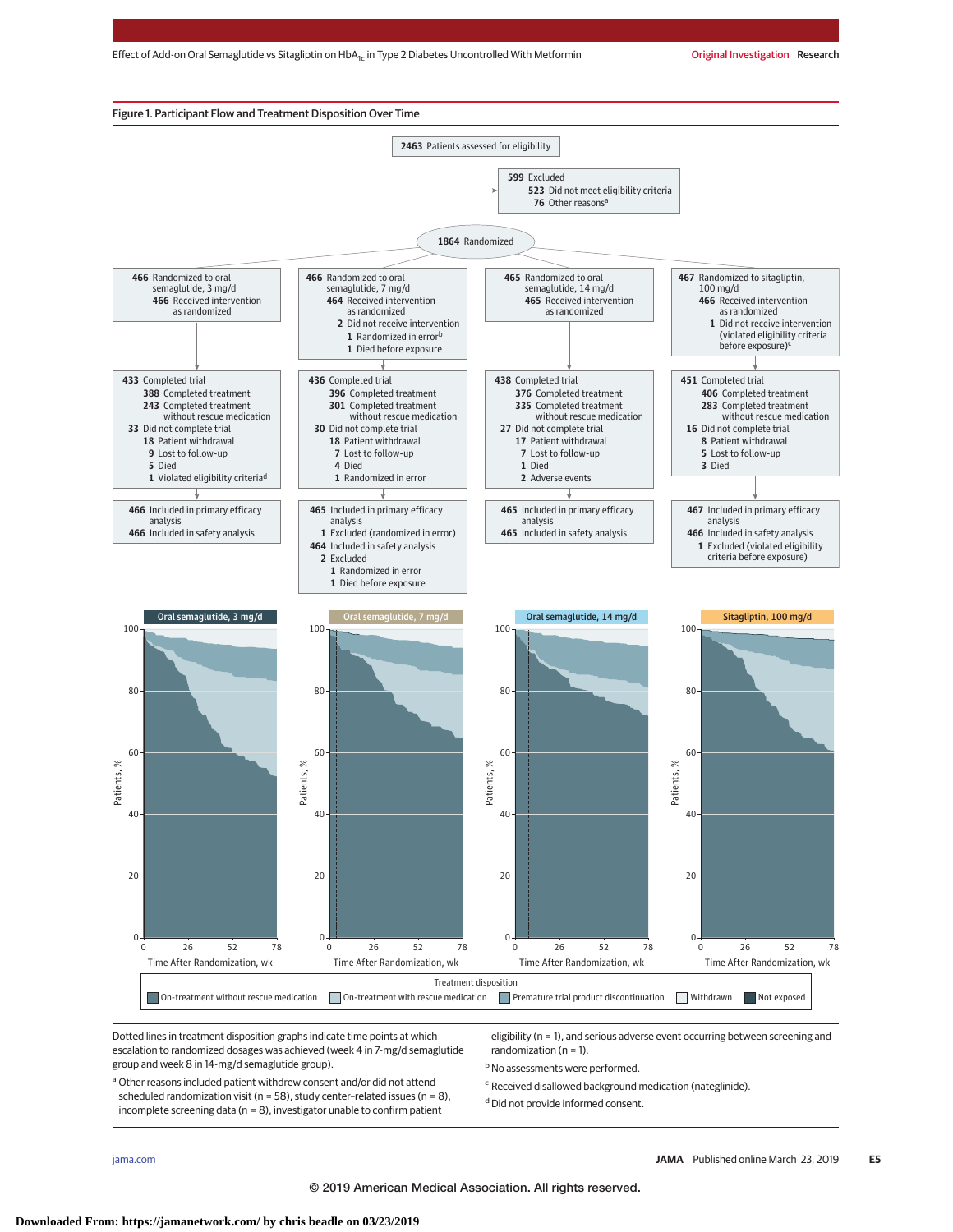|                                                                                                                                                | Oral Semaglutide           |                                                                                 |                   | Sitagliptin,              |
|------------------------------------------------------------------------------------------------------------------------------------------------|----------------------------|---------------------------------------------------------------------------------|-------------------|---------------------------|
| <b>Characteristics</b>                                                                                                                         | $3 \text{ mg/d}$ (n = 466) | 7 mg/d (n = 465)                                                                | 14 mg/d (n = 465) | $100$ mg/d<br>$(n = 467)$ |
| Sex, No. (%)                                                                                                                                   |                            |                                                                                 |                   |                           |
| Male                                                                                                                                           | 254 (54.5)                 | 245 (52.7)                                                                      | 247 (53.1)        | 238 (51.0)                |
| Female                                                                                                                                         | 212 (45.5)                 | 220 (47.3)                                                                      | 218 (46.9)        | 229(49.0)                 |
| Age, mean (SD), y                                                                                                                              | 58 (10.0)                  | 58 (10.0)                                                                       | 57 (10.0)         | 58 (10.0)                 |
| Race, No. (%)                                                                                                                                  |                            |                                                                                 |                   |                           |
| White                                                                                                                                          | 344 (73.8)                 | 330 (71.0)                                                                      | 317 (68.2)        | 333 (71.3)                |
| <b>Black or African American</b>                                                                                                               | 38(8.2)                    | 38(8.2)                                                                         | 45 (9.7)          | 39 (8.4)                  |
| Asian                                                                                                                                          | 56 (12.0)                  | 69 (14.8)                                                                       | 61(13.1)          | 59(12.6)                  |
| American Indian                                                                                                                                | 4(0.9)                     | 3(0.6)                                                                          | 5(1.1)            | 6(1.3)                    |
| or Alaska Native<br>Native Hawaiian<br>or other Pacific Islander                                                                               | 1(0.2)                     | 0                                                                               | $\overline{0}$    | 0                         |
| Other                                                                                                                                          | 13(2.8)                    | 11(2.4)                                                                         | 20(4.3)           | 12(2.6)                   |
| Not applicable <sup>a</sup>                                                                                                                    | 10(2.1)                    | 14(3.0)                                                                         | 17(3.7)           | 18(3.9)                   |
| Hispanic or Latino ethnicity                                                                                                                   | 76 (16.3)                  | 77 (16.6)                                                                       | 75 (16.1)         | 93 (19.9)                 |
| Background medication, No. (%)                                                                                                                 |                            |                                                                                 |                   |                           |
| Metformin                                                                                                                                      | 466 (100.0)                | 465 (100.0)                                                                     | 465 (100.0)       | 467 (100.0)               |
| Sulfonylurea                                                                                                                                   | 220 (47.2)                 | 218 (46.9)                                                                      | 220(47.3)         | 219 (46.9)                |
| Glimepiride                                                                                                                                    | 93 (20.0)                  | 88 (18.9)                                                                       | 107(23.0)         | 97(20.8)                  |
| Gliclazide                                                                                                                                     | 47(10.1)                   | 59 (12.7)                                                                       | 51(11.0)          | 53(11.3)                  |
| Glibenclamide                                                                                                                                  | 46 (9.9)                   | 41 (8.8)                                                                        | 36(7.7)           | 46(9.9)                   |
| Glipizide                                                                                                                                      | 33(7.1)                    | 30(6.5)                                                                         | 26(5.6)           | 23(4.9)                   |
| Gliquidone                                                                                                                                     | 1(0.2)                     | $\overline{0}$                                                                  | $\mathbf{0}$      | 0                         |
| Duration of diabetes, y                                                                                                                        |                            |                                                                                 |                   |                           |
| Mean (SD)                                                                                                                                      | 8.4(6.1)                   | 8.3(5.8)                                                                        | 8.7(6.1)          | 8.8(6.0)                  |
| Median (IQR)                                                                                                                                   | $7.3(3.9-10.8)$            | $7.5(4.4-10.7)$                                                                 | $7.4(4.0-12.2)$   | $7.9(4.3-12.2)$           |
|                                                                                                                                                |                            |                                                                                 |                   |                           |
| Body weight, kg                                                                                                                                |                            |                                                                                 |                   |                           |
| Mean (SD)                                                                                                                                      | 91.6 (22.0)                | 91.3(20.8)                                                                      | 91.2(21.7)        | 90.9(21.0)                |
| Median (IQR)<br>Body mass index <sup>b</sup>                                                                                                   | 88.5 (76.8-104.5)          | 89.8 (76.2-103.9)                                                               | 88.5 (75.4-104.6) | 88.9 (76.7-101.6)         |
|                                                                                                                                                |                            |                                                                                 |                   |                           |
| Mean (SD)                                                                                                                                      | 32.6(6.7)                  | 32.6(6.4)                                                                       | 32.3(6.3)         | 32.5(6.2)                 |
| Median (IQR)                                                                                                                                   | 31.9 (27.7-36.2)           | 32.0 (28.0-36.4)                                                                | 31.4 (28.0-36.0)  | 31.7 (28.0-35.9)          |
| $HbA_{1c}$ , %                                                                                                                                 |                            |                                                                                 |                   |                           |
| Mean (SD)                                                                                                                                      | 8.3(1.0)                   | 8.4(1.0)                                                                        | 8.3(0.9)          | 8.3(0.9)                  |
| Median (IQR)                                                                                                                                   | $8.2(7.5-9.0)$             | $8.3(7.6-9.1)$                                                                  | $8.1(7.5-8.8)$    | $8.1(7.5-8.8)$            |
| Fasting plasma glucose, mg/dL                                                                                                                  |                            |                                                                                 |                   |                           |
| Mean (SD)                                                                                                                                      | 174.2 (50.5)               | 170.3 (42.9)                                                                    | 167.9(45.1)       | 171.8 (41.9)              |
| Median (IQR)                                                                                                                                   |                            | 163.4 (141.4-198.2) 161.8 (142.4-193.9) 160.1 (135.7-189.9) 165.5 (142.0-192.3) |                   |                           |
| Estimated glomerular filtration<br>rate, mL/min/1.73 m <sup>2c</sup>                                                                           |                            |                                                                                 |                   |                           |
| Mean (SD)                                                                                                                                      | 96 (15)                    | 96 (16)                                                                         | 95(16)            | 96(15)                    |
| Median (IQR)                                                                                                                                   | 96 (87-106)                | 97 (88-107)                                                                     | 97 (86-105)       | 98 (87-106)               |
| Comorbidities of relevance<br>affecting ≥10% of patients at<br>screening in any treatment group<br>(by MedDRA preferred term).<br>No. $(\%)^d$ |                            |                                                                                 |                   |                           |
| Hypertension                                                                                                                                   | 348 (74.7)                 | 328 (70.5)                                                                      | 357 (76.8)        | 339 (72.6)                |
| Dyslipidemia                                                                                                                                   | 134 (28.8)                 | 132 (28.4)                                                                      | 136 (29.2)        | 141 (30.2)                |
| Obesity                                                                                                                                        | 125 (26.8)                 | 142 (30.5)                                                                      | 119 (25.6)        | 133(28.5)                 |
| Diabetic neuropathy                                                                                                                            | 127(27.3)                  | 102 (21.9)                                                                      | 115 (24.7)        | 129 (27.6)                |
| Hyperlipidemia                                                                                                                                 | 104(22.3)                  | 99 (21.3)                                                                       | 94 (20.2)         | 102 (21.8)                |
| Gallbladder disease                                                                                                                            | 75 (16.1)                  | 66 (14.2)                                                                       | 84 (18.1)         | 85 (18.2)                 |
| Ischemic heart disease                                                                                                                         | 73 (15.7)                  | 76 (16.3)                                                                       | 77 (16.6)         | 81(17.3)                  |
| Diabetic retinopathy                                                                                                                           | 73 (15.7)                  | 73 (15.7)                                                                       | 74 (15.9)         | 81(17.3)                  |
| Osteoarthritis                                                                                                                                 | 67 (14.4)                  | 61 (13.1)                                                                       | 74 (15.9)         | 59 (12.6)                 |
| Hepatic steatosis                                                                                                                              | 55 (11.8)                  | 47 (10.1)                                                                       | 56 (12.0)         | 55 (11.8)                 |
| Cholecystectomy                                                                                                                                | 51 (10.9)                  | 49 (10.5)                                                                       | 52 (11.2)         | 46 (9.9)                  |
| Cataract                                                                                                                                       | 45 (9.7)                   | 46 (9.9)                                                                        | 54 (11.6)         | 45 (9.6)                  |
| Diabetic nephropathy                                                                                                                           | 46 (9.9)                   | 43 (9.2)                                                                        | 52 (11.2)         | 40(8.6)                   |
| Depression                                                                                                                                     | 37(7.9)                    | 47 (10.1)                                                                       | 36(7.7)           | 32(6.9)                   |

Abbreviations: HbA<sub>1c</sub>, glycated hemoglobin; IQR, interquartile range; MedDRA, Medical Dictionary for Regulatory Activities, version 20.1. SI conversion factor: To convert fasting plasma glucose from mg/dL to mmol/L, multiply by 0.055.

<sup>a</sup> Not applicable for Brazil and France.

**b** Calculated as weight in kilograms divided by height in meters squared.

 $\mathrm{c}\,$  Glomerular filtration rate was estimated by the Chronic Kidney Disease Epidemiology Collaboration formula.

 $^{\rm d}$  Comorbidities include medical history of comorbidities at screening as well as ongoing comorbidities at screening based on data collected in the case report form.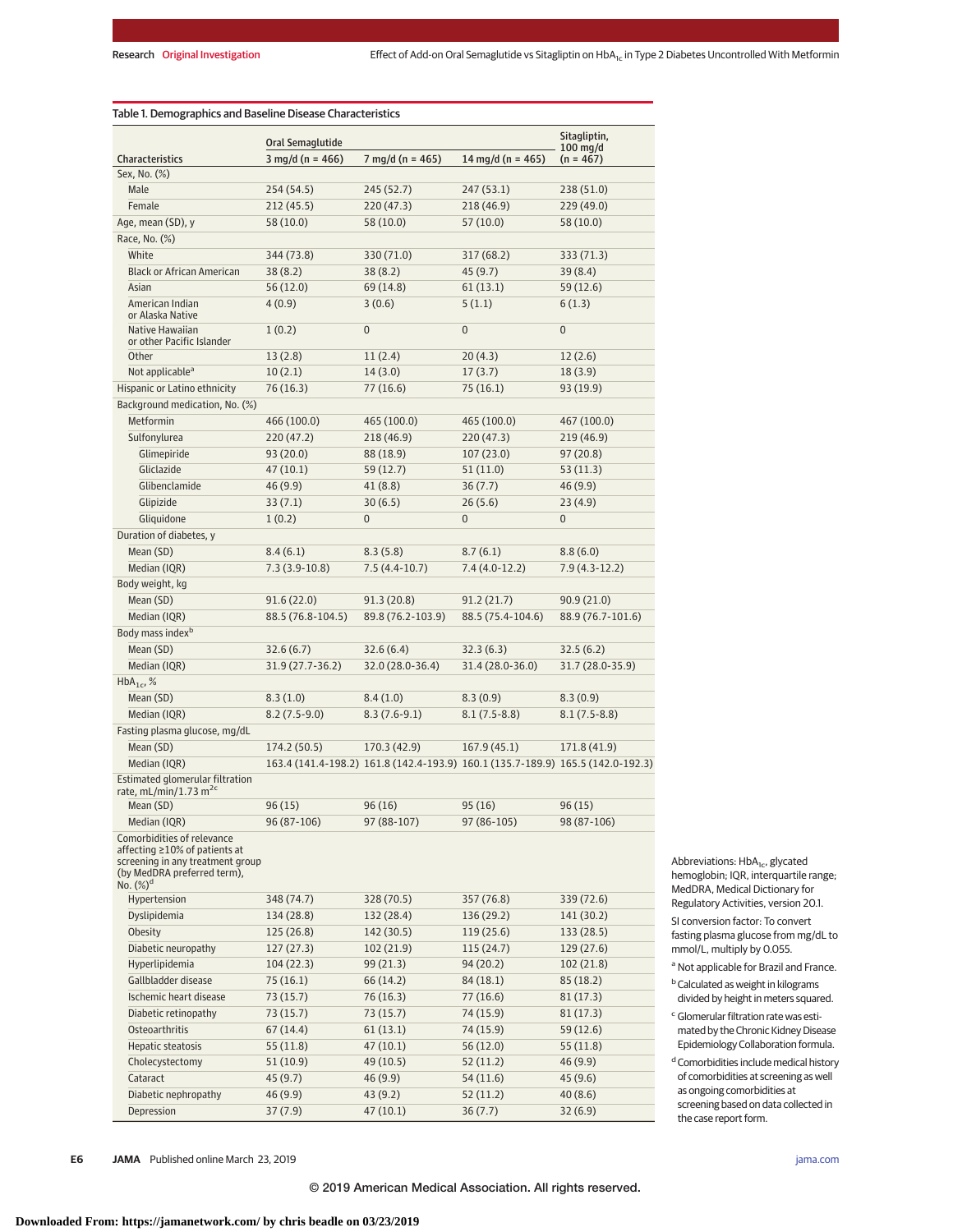#### Figure 2. Glycemic Control–Related Efficacy End Points







difference (95% CI) 3 mg/d  $0.2$  ( 0.0 to 0.3);  $0.0 (-0.1 \text{ to } 0.2)$  $0.0 (-0.1 \text{ to } 0.2)$ 

|        | --------------<br>$P = 0.08a$                    | --- - --- -- ----<br>$P = .50$          | $P = .61$                                |
|--------|--------------------------------------------------|-----------------------------------------|------------------------------------------|
| 7 mg/d | $-0.3$ ( $-0.4$ to $-0.1$ ):<br>P < 001          | $-0.3$ ( $-0.4$ to $-0.1$ ):<br>P < 001 | $-0.1$ ( $-0.3$ to $0.0$ ):<br>$P = .06$ |
|        | 14 mg/d $-0.5$ ( $-0.6$ to $-0.4$ );<br>P < 0.01 | $-0.5$ ( $-0.6$ to $-0.3$ ):<br>P < 001 | $-0.4$ ( $-0.6$ to $-0.3$ ):<br>P < 001  |

 $HbA_{1c}$  indicates glycated hemoglobin. Data in panel A are observed absolute mean values (with 95% confidence intervals shown as error bars) for the "in-trial" period (ie, while participants remained in the trial regardless of trial product discontinuation or rescue medication use) and the "on-treatment without rescue observation" period (ie, while patients were receiving trial product without use of rescue medication), and data in panel B are estimated mean changes from baseline by the treatment policy estimand and the trial product estimand at weeks 26, 52 and 78. Unadjusted 2-sided P values are given for the test of no difference. Treatment policy estimand: analysis of

was not demonstrated for the 3-mg/d semaglutide dosage, superiority with respect to body weight was not tested. There were similar results at week 26 for the trial product estimand. The primary analyses were supported by the sensitivity analyses (eTable 3 and eFigure 3 in [Supplement 1\)](https://jama.jamanetwork.com/article.aspx?doi=10.1001/jama.2019.2942&utm_campaign=articlePDF%26utm_medium=articlePDFlink%26utm_source=articlePDF%26utm_content=jama.2019.2942).

# Additional Secondary End Points

At week 78,  $HbA_{1c}$  reductions from baseline were statistically significantly greater with semaglutide, 7 mg/d (trial product



|        | --------------               | --- - --- -- ----            | --- \ --- -- --- -           |
|--------|------------------------------|------------------------------|------------------------------|
|        | P < 0.001a                   | $P = .08$                    | $P = 17$                     |
| 7 mg/d | $-0.3$ ( $-0.4$ to $-0.2$ ): | $-0.4$ ( $-0.5$ to $-0.2$ ): | $-0.3$ ( $-0.4$ to $-0.1$ ); |
|        | P < 001                      | P < 001                      | P < .001                     |
|        | 14 mg/d -0.6 (-0.7 to -0.5); | $-0.7$ ( $-0.9$ to $-0.6$ ): | $-0.7$ ( $-0.8$ to $-0.5$ ): |
|        | P < 0.01                     | P < 0.001                    | P < 0.001                    |

covariance using data irrespective of discontinuation of trial product or initiation of rescue medication. Missing values were imputed by a pattern mixture model using multiple imputation. Pattern was defined by randomized trial product and treatment status (premature trial product discontinuation and/or initiation of rescue medication). Trial product estimand: mixed model for repeated measurements. Data collected after discontinuation of trial product or initiation of rescue medication were excluded.

<sup>a</sup> Favored sitagliptin.

estimand only), and 14 mg/d (both estimands), vs sitagliptin, with no significant differences observed with semaglutide, 3 mg/d (Figure 2 and eFigure 2 in [Supplement 1\)](https://jama.jamanetwork.com/article.aspx?doi=10.1001/jama.2019.2942&utm_campaign=articlePDF%26utm_medium=articlePDFlink%26utm_source=articlePDF%26utm_content=jama.2019.2942). For both estimands, the body weight reductions at week 78 were statistically significantly greater with all dosages of semaglutide compared with sitagliptin (Figure 3 and eFigure 2). For fasting plasma glucose and mean self-measured whole-blood glucose, the reductions from baseline were significantly greater in the 14-mg/d semaglutide group atweeks 26 and 78 compared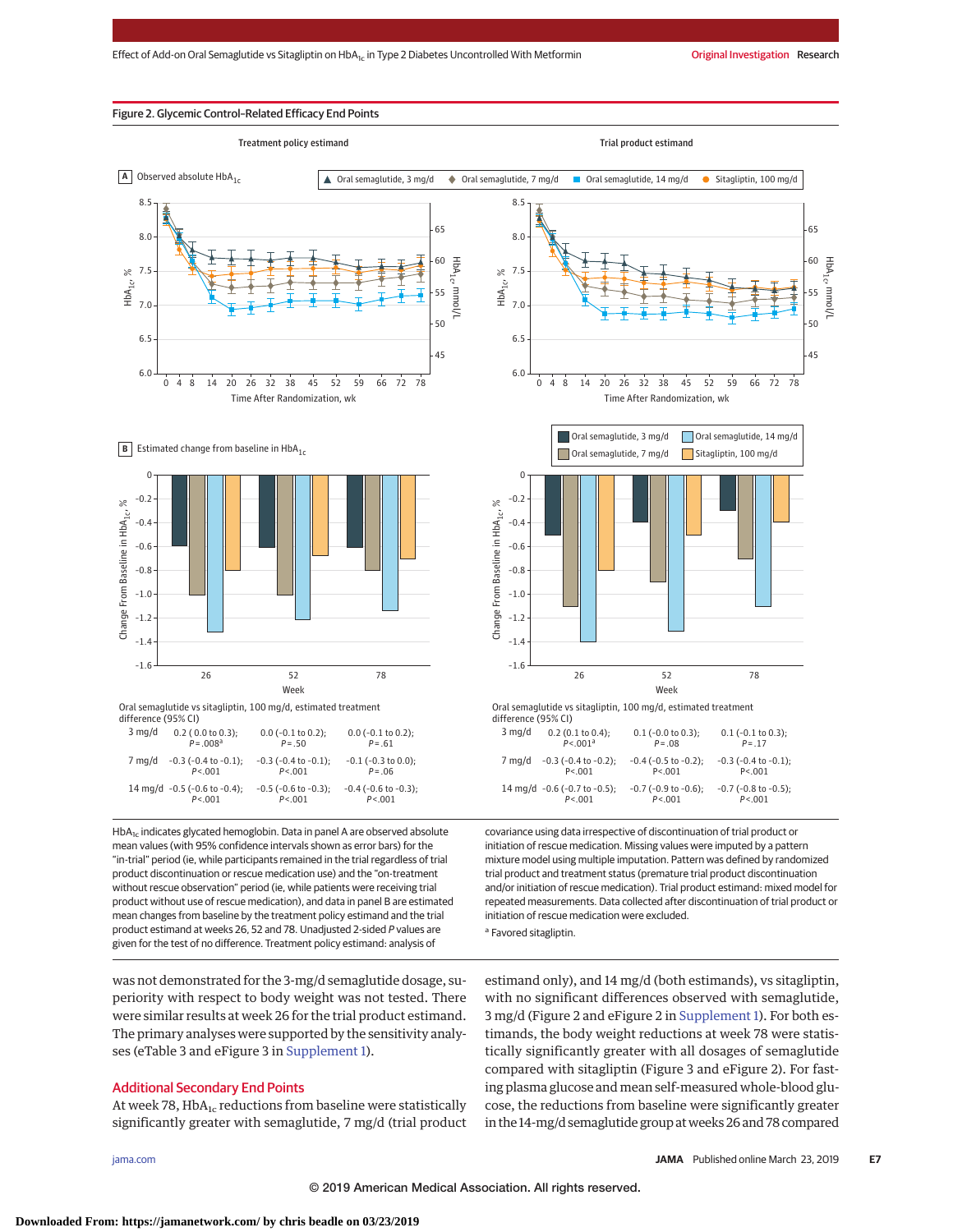### Figure 3. Body Weight–Related Efficacy End Points



**B** Estimated change from baseline in body weight



Data in panel A are observed mean change from baseline values (with 95% confidence intervals shown as error bars) for the "in-trial" period (ie, while participants remained in the trial regardless of trial product discontinuation or rescue medication use) and the "on-treatment without rescue observation" period (ie, while patients were receiving trial product without use of rescue medication), and data in panel B are estimated mean changes from baseline by the treatment policy estimand and the trial product estimand at weeks 26, 52 and 78. Unadjusted 2-sided P values are given for the test of no difference.

with sitagliptin (Table 2). Distributions of  $HbA_{1c}$  and fasting plasma glucose values at baseline and weeks 26, 52, and 78 are shown in eFigure 4 in [Supplement 1.](https://jama.jamanetwork.com/article.aspx?doi=10.1001/jama.2019.2942&utm_campaign=articlePDF%26utm_medium=articlePDFlink%26utm_source=articlePDF%26utm_content=jama.2019.2942)

In the 7- and 14-mg/d semaglutide groups, significantly greater proportions of patients achieved  $HbA<sub>1c</sub>$  levels lower than 7.0%, body weight loss of 5% or greater, and the 2 composite outcomes ( $HbA_{1c}$  <7.0% without hypoglycemia and without weight gain, and HbA<sub>1c</sub> reduction ≥1% and weight loss ≥3%) compared with the sitagliptin group (Table 2).





Treatment policy estimand: analysis of covariance using data irrespective of discontinuation of trial product or initiation of rescue medication. Missing values were imputed by a pattern mixture model using multiple imputation. Pattern was defined by randomized trial product and treatment status (premature trial product discontinuation and/or initiation of rescue medication). Trial product estimand: mixed model for repeated measurements. Data collected after discontinuation of trial product or initiation of rescue medication were excluded.

–2.9 (–3.5 to –2.3); *P*<.001

–2.4 (–3.0 to, –1.7); *P*<.001

Time to rescue medication and time to additional glucoselowering medication were statistically significantly longer with semaglutide, 7- and 14-mg/d, compared with sitagliptin (eTable 4 in [Supplement 1\)](https://jama.jamanetwork.com/article.aspx?doi=10.1001/jama.2019.2942&utm_campaign=articlePDF%26utm_medium=articlePDFlink%26utm_source=articlePDF%26utm_content=jama.2019.2942). All other secondary end points are reported in eTable 5 and eFigures 5 through 7 in [Supplement 1.](https://jama.jamanetwork.com/article.aspx?doi=10.1001/jama.2019.2942&utm_campaign=articlePDF%26utm_medium=articlePDFlink%26utm_source=articlePDF%26utm_content=jama.2019.2942)

# Adverse Events and Tolerability

14 mg/d –2.6 (–3.1 to –2.1);

*P*<.001

The overall proportions of patients experiencing at least 1 adverse event while receiving treatment were similar across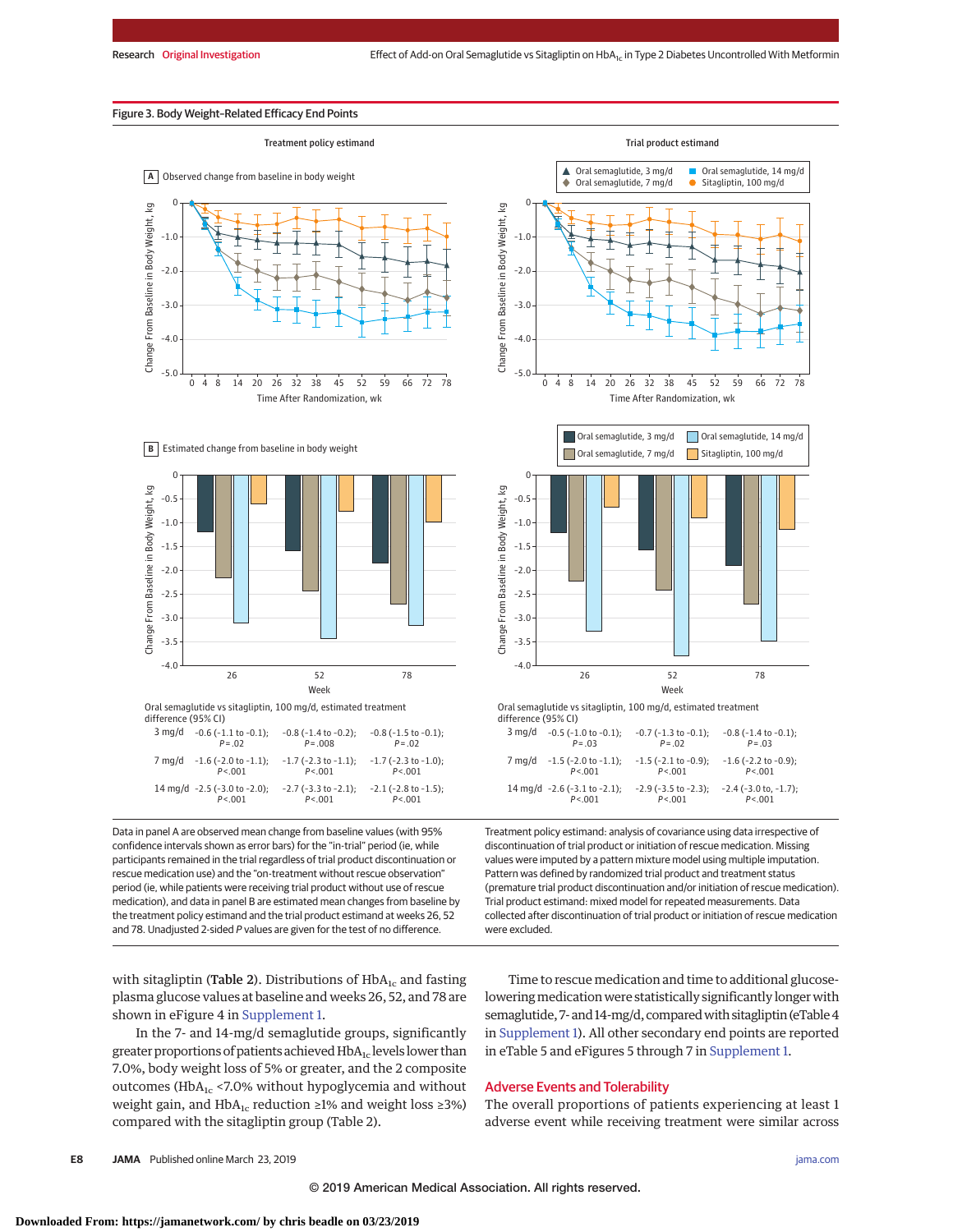|                                                                     | Treatment Policy Estimand <sup>a</sup> |                            |                               |                                       | Trial Product Estimand <sup>a</sup> |                                    |                                |                                       |
|---------------------------------------------------------------------|----------------------------------------|----------------------------|-------------------------------|---------------------------------------|-------------------------------------|------------------------------------|--------------------------------|---------------------------------------|
|                                                                     | Oral Semaglutide                       |                            |                               | Sitagliptin,<br>100 mg/d<br>(n = 467) | Oral Semaglutide                    |                                    |                                | Sitagliptin,<br>100 mg/d<br>(n = 467) |
| <b>End Points</b>                                                   | 3 mg/d (n = 466)                       | $7 \text{ mg/d}$ (n = 465) | 14 mg/d (n = 465)             |                                       | $3 \text{ mg/d} (n = 466)$          | $mg/d (n = 465)$<br>$\overline{ }$ | 14 mg/d (n = 465)              |                                       |
| Fasting Plasma Glucose, mg/dl                                       |                                        |                            |                               |                                       |                                     |                                    |                                |                                       |
| Week 26                                                             |                                        |                            |                               |                                       |                                     |                                    |                                |                                       |
| Estimated mean                                                      | 157.5                                  | $\infty$<br>149            | 140.5                         | 155.6                                 | 160.3                               | 150.2                              | 136.4                          | 157.1                                 |
| Estimated mean change from baseline                                 | $-13.6$                                | Ċ.<br>$-21$                | $-30.5$                       | $-15.4$                               | $-10.7$                             | $-20.8$                            | $-34.6$                        | $-13.9$                               |
| Estimated treatment difference<br>vs sitagliptin (95% CI)           | $1.9(-3.6 \text{ to } 7.3)$            | $-5.9(-11.4 to -0.3)$      | $-15.1$ ( $-20.6$ to $-9.7$ ) |                                       | $3.2(-1.9 to 8.3)$                  | $-6.9(-12.0 to -1.8)$              | $-20.7(-25.8 to -15.6)$        |                                       |
| P value <sup>b</sup>                                                | 50                                     | 04                         | 5001                          |                                       | 22                                  | 008                                | 5001                           |                                       |
| Week 52                                                             |                                        |                            |                               |                                       |                                     |                                    |                                |                                       |
| Estimated mean                                                      | 155.2                                  | 149.1                      | 138.5                         | 153.0                                 | 162.8                               | 149.6                              | 137.2                          | 158.4                                 |
| Estimated mean change from baseline                                 | $-15.9$                                | $\cup$<br>$-22$ .          | $-32.6$                       | $-18.1$                               | $-8.3$                              | $-21.5$                            | $-33.8$                        | $-12.7$                               |
| Estimated treatment difference<br>vs sitagliptin (95% CI)           | $2.2$ (-3.3 to 7.7)                    | $-3.9(-9.7 to 1.9)$        | $-14.5$ ( $-20.0$ to $-9.1$ ) |                                       | $4.4(-1.1109.9)$                    | $-8.8(-14.1$ to $-3.5)$            | $-21.2$ ( $-26.5$ to $-15.9$ ) |                                       |
| P value <sup>b</sup>                                                | 44                                     | .18                        | 5001                          |                                       | $\overline{12}$                     | 001                                | 5001                           |                                       |
| Week 78                                                             |                                        |                            |                               |                                       |                                     |                                    |                                |                                       |
| Estimated mean                                                      | 154.0                                  | 153.0                      | 140.3                         | 156.1                                 | 162.9                               | 152.7                              | 139.3                          | 161.3                                 |
| Estimated mean change from baseline                                 | $-17.1$                                | $-18.1$                    | $-30.8$                       | $-15.0$                               | $-8.2$                              | $-18.4$                            | $-31.7$                        | $-9.8$                                |
| Estimated treatment difference<br>vs sitagliptin (95% Cl)           | $-2.1(-8.0 \text{ to } 3.9)$           | $(-9.3 to 3.1)$<br>$-3.1$  | $-15.8(-21.7 to -9.9)$        |                                       | $1.6(-4.5 to 7.7)$                  | $-8.6(-14.5$ to $-2.7)$            | $-21.9(-27.7 to -16.1)$        |                                       |
| P value <sup>b</sup>                                                | .50                                    | $\ddot{3}$                 | 5001                          |                                       | $-61$                               | .004                               | 1001                           |                                       |
| 7-Point Self-Measured Whole-Blood Glucose, Mean, mg/dL <sup>c</sup> |                                        |                            |                               |                                       |                                     |                                    |                                |                                       |
| Week 26                                                             |                                        |                            |                               |                                       |                                     |                                    |                                |                                       |
| Estimated mean                                                      | 164.2                                  | $\ddot{ }$<br>157.         | 155.0                         | 163.0                                 | 164.1                               | 55.8                               | 148.3                          | 160.6                                 |
| Estimated mean change from baseline                                 | $-20.0$                                | $\infty$<br>$-26.$         | $-29.3$                       | $-21.2$                               | $-19.0$                             | $-27.3$                            | $-34.8$                        | $-22.6$                               |
| Estimated treatment difference<br>vs sitagliptin (95% Cl)           | $1.2$ (-3.7 to 6.1)                    | $-5.6(-10.4 to -0.7)$      | $-8.0(-13.1 to -2.9)$         |                                       | $3.6(-1.0 to 8.2)$                  | $-4.8(-9.3 to -0.2)$               | $-12.3(-16.8 to -7.7)$         |                                       |
| P value <sup>b</sup>                                                | .63                                    | 0 <sup>3</sup>             | .002                          |                                       | .13                                 | .004                               | $5001 -$                       |                                       |
| Week 52                                                             |                                        |                            |                               |                                       |                                     |                                    |                                |                                       |
| Estimated mean                                                      | 162.5                                  | 157.3                      | 151.1                         | 159.5                                 | 161.6                               | 156.1                              | 146.9                          | 161.9                                 |
| Estimated mean change from baseline                                 | $-21.7$                                | Ō<br>$-26.$                | $-33.1$                       | $-24.7$                               | $-21.5$                             | $-27.0$                            | $-36.2$                        | $-21.2$                               |
| Estimated treatment difference<br>vs sitagliptin (95% CI)           | $3.0(-1.8 to 7.8)$                     | $(-7.0 to 2.6)$<br>$-2.2$  | $-8.4(-13.2 to -3.6)$         |                                       | $-0.3(-5.4 to 4.8)$                 | $-5.8(-10.7 to -0.9)$              | $-15.0(-19.8 to -10.1)$        |                                       |
| P value <sup>b</sup>                                                | .22                                    | $\ddot{3}$                 | .001                          |                                       | 90                                  | $\overline{0}$                     | 5001                           |                                       |
| Week 78                                                             |                                        |                            |                               |                                       |                                     |                                    |                                |                                       |
| Estimated mean                                                      | 161.6                                  | 158.9                      | 153.9                         | 161.6                                 | 164.9                               | 157.3                              | 150.9                          | 160.6                                 |
| Estimated mean change from baseline                                 | $-22.6$                                | $-25.3$                    | $-30.4$                       | $-22.7$                               | $-18.3$                             | $-25.9$                            | $-32.2$                        | $-22.5$                               |
| Estimated treatment difference<br>vs sitagliptin (95% CI)           | $0.0$ ( $-5.0$ to $5.1$ )              | $-2.6(-7.9 to 2.6)$        | $-7.7(-12.7)$ to $-2.7$ )     |                                       | $4.3(-1.1$ to $9.6)$                | $-3.4(-8.5 to 1.8)$                | $-9.7(-14.8 to -4.7)$          |                                       |
| P value <sup>b</sup>                                                | 99                                     | $\ddot{3}$                 | .003                          |                                       | $\overline{12}$                     | .20                                | $5001 -$                       |                                       |
|                                                                     |                                        |                            |                               |                                       |                                     |                                    |                                | (continued)                           |

**Downloaded From: https://jamanetwork.com/ by chris beadle on 03/23/2019**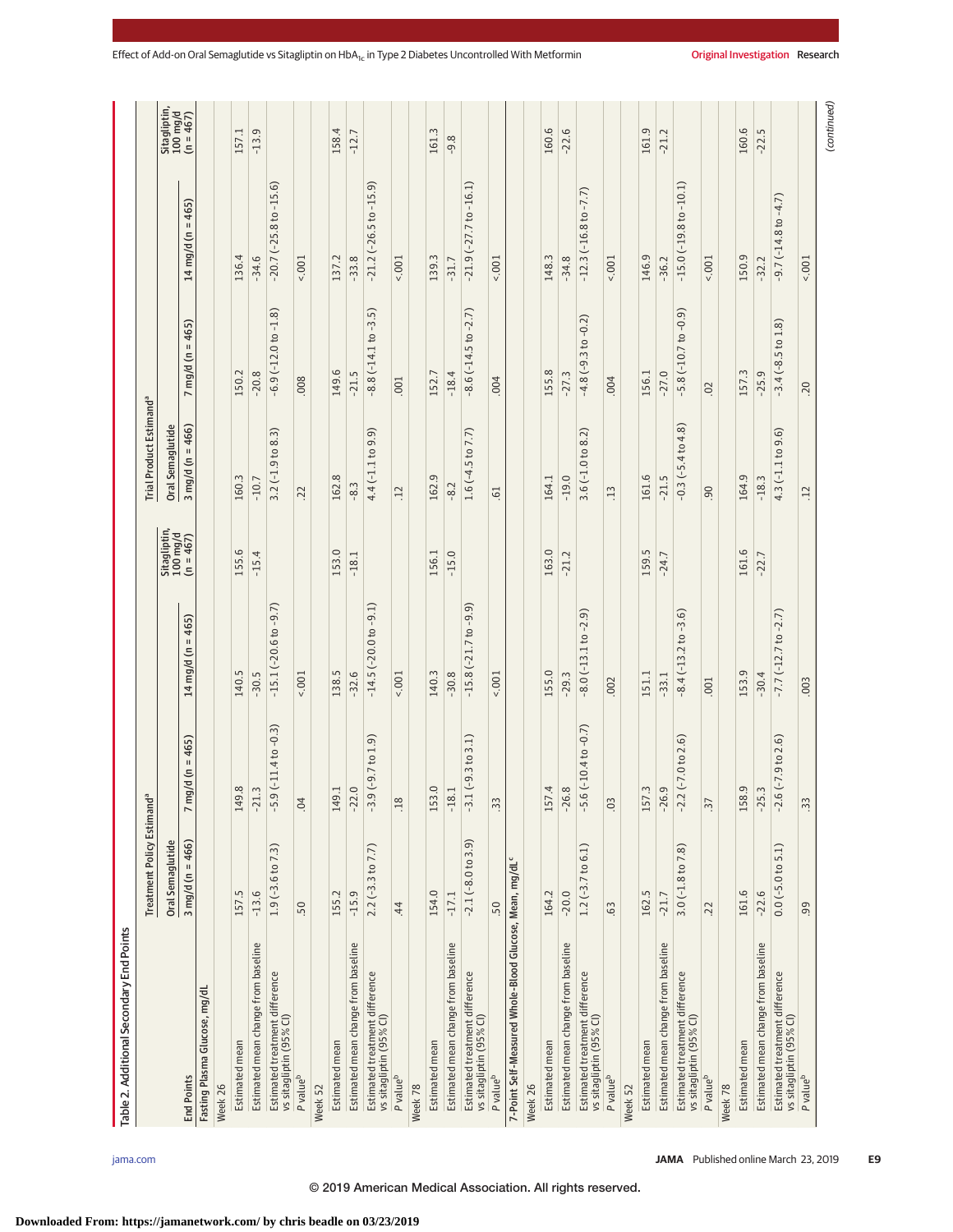|                                                                                                 | Treatment Policy Estimand <sup>a</sup> |                                       |                            |                                       | Trial Product Estimand <sup>a</sup> |                                      |                                                                                                                                       |                                       |
|-------------------------------------------------------------------------------------------------|----------------------------------------|---------------------------------------|----------------------------|---------------------------------------|-------------------------------------|--------------------------------------|---------------------------------------------------------------------------------------------------------------------------------------|---------------------------------------|
|                                                                                                 | Oral Semaglutide                       |                                       |                            | Sitagliptin,<br>100 mg/d<br>(n = 467) | Oral Semaglutide                    |                                      |                                                                                                                                       | Sitagliptin,<br>100 mg/d<br>(n = 467) |
| <b>End Points</b>                                                                               | $3 \text{ mg/d} (n = 466)$             | $(n = 465)$<br>mg/d<br>$\overline{ }$ | $mg/d (n = 465)$<br>14     |                                       | $3 \text{ mg/d} (n = 466)$          | $= 465$<br>mg/d (n<br>$\overline{ }$ | 465)<br>$\mathsf{H}% _{0}\left( \mathcal{M}_{0}\right) ^{\ast }=\mathsf{H}_{0}\left( \mathcal{M}_{0}\right) ^{\ast }$<br>$14$ mg/d (n |                                       |
| $HbA_{1c} < 7.0%$                                                                               |                                        |                                       |                            |                                       |                                     |                                      |                                                                                                                                       |                                       |
| Week 26                                                                                         |                                        |                                       |                            |                                       |                                     |                                      |                                                                                                                                       |                                       |
| Estimated % of patients                                                                         | 27                                     | 42                                    | 55                         | 32                                    | 26                                  | 44                                   | 59                                                                                                                                    | 32                                    |
| Estimated treatment difference<br>vs sitagliptin, % (95% CI)                                    | $-5$ ( $-11$ to 1)                     | 17)<br>10 (4 to                       | 23 (17 to 30)              |                                       | $-6(-12 to -0)$                     | 13 (6 to 19)                         | 27 (21 to 34)                                                                                                                         |                                       |
| P value <sup>b</sup>                                                                            | $\overline{0}$                         | 1001                                  | $5001 -$                   |                                       | 04                                  | $5001 -$                             | $5001 -$                                                                                                                              |                                       |
| Week 52                                                                                         |                                        |                                       |                            |                                       |                                     |                                      |                                                                                                                                       |                                       |
| Estimated % of patients                                                                         | 27                                     | 38                                    | 53                         | $\overline{51}$                       | 23                                  | 38                                   | 57                                                                                                                                    | $\overline{50}$                       |
| Estimated treatment difference<br>vs sitagliptin, % (95% CI)                                    | $-4$ ( $-10$ to 2)                     | 13)<br>7(0 <sup>to</sup>              | 22 (16 to 28)              |                                       | $-6(-12 to -0)$                     | 8 (2 to 14)                          | 27 (21 to 34)                                                                                                                         |                                       |
| P value <sup>b</sup>                                                                            | 15                                     | 04                                    | 5001                       |                                       | 04                                  | $\overline{0}$                       | 1001                                                                                                                                  |                                       |
| Week 78                                                                                         |                                        |                                       |                            |                                       |                                     |                                      |                                                                                                                                       |                                       |
| Estimated % of patients                                                                         | 27                                     | $\overline{57}$                       | 44                         | 29                                    | 23                                  | 36                                   | 47                                                                                                                                    | 28                                    |
| Estimated treatment difference<br>vs sitagliptin, % (95% CI)                                    | $-2(-8 to 4)$                          | 14)<br>8 (2 to                        | 15(8 to 21)                |                                       | ុ<br>$-5(-11)$ to                   | 15)<br>8(2 to                        | 19(13 to 26)                                                                                                                          |                                       |
| P value <sup>b</sup>                                                                            | 48                                     | $\overline{0}$                        | 5001                       |                                       | 0.0                                 | 009                                  | 1001                                                                                                                                  |                                       |
| Weight Loss ≥5%                                                                                 |                                        |                                       |                            |                                       |                                     |                                      |                                                                                                                                       |                                       |
| Week 26                                                                                         |                                        |                                       |                            |                                       |                                     |                                      |                                                                                                                                       |                                       |
| Estimated % of patients                                                                         | 13                                     | 19                                    | $50\,$                     | 10                                    | 3<br>$\overline{\phantom{0}}$       | 20                                   | 32                                                                                                                                    | $\Box$                                |
| Estimated treatment difference<br>vs sitagliptin, % (95% CI)                                    | $3(-1 to 7)$                           | 13)<br>9(4t)                          | 25)<br>20(15 <sub>to</sub> |                                       | 6<br>$\mathfrak{a}$<br>$2(-2)$      | 9(4 to 13)                           | 21 (16 to 27)                                                                                                                         |                                       |
| P value <sup>b</sup>                                                                            | $\overline{15}$                        | 5001                                  | 5001                       |                                       | .39                                 | 5001                                 | 5001                                                                                                                                  |                                       |
| Week 52                                                                                         |                                        |                                       |                            |                                       |                                     |                                      |                                                                                                                                       |                                       |
| Estimated % of patients                                                                         | 17                                     | 27                                    | 34                         | 12                                    | 17                                  | 26                                   | 38                                                                                                                                    | 12                                    |
| Estimated treatment difference<br>vs sitagliptin, % (95% CI)                                    | $(6 \text{ of } -5)$ 5                 | to $20$<br>15 (10)                    | 22 (16 to 27)              |                                       | $4(-1 to 9)$                        | 14 (9 to 20)                         | 26 (20 to 31)                                                                                                                         |                                       |
| P value <sup>b</sup>                                                                            | 06                                     | 5001                                  | 500.5                      |                                       | .10                                 | 1001                                 | 1001                                                                                                                                  |                                       |
| Week 78                                                                                         |                                        |                                       |                            |                                       |                                     |                                      |                                                                                                                                       |                                       |
| Estimated % of patients                                                                         | $\overline{c}$                         | 27                                    | 33                         | 14                                    | 23                                  | 27                                   | 36                                                                                                                                    | 15                                    |
| Estimated treatment difference<br>vs sitagliptin, % (95% CI)                                    | 7(2 to 12)                             | (61)<br>$13(8to$                      | 19 (13 to 24)              |                                       | 7 (1 to 14)                         | 12 (6 to 18)                         | 21 (15 to 27)                                                                                                                         |                                       |
| P value <sup>b</sup>                                                                            | 01                                     | 5001                                  | 5001                       |                                       | 02                                  | 5001                                 | 5001                                                                                                                                  |                                       |
| HbA <sub>1c</sub> <7.0% Without Hypoglycemic Episodes and Without Body Weight Gain <sup>d</sup> |                                        |                                       |                            |                                       |                                     |                                      |                                                                                                                                       |                                       |
| Week 26                                                                                         |                                        |                                       |                            |                                       |                                     |                                      |                                                                                                                                       |                                       |
| Estimated % of patients                                                                         | 20                                     | 34                                    | 46                         | 20                                    | 19                                  | 35                                   | 50                                                                                                                                    | 20                                    |
| Estimated treatment difference<br>vs sitagliptin, % (95% CI)                                    | $-1$ ( $-5$ to 4)                      | (61)<br>14 (8 to 1                    | 26 (20 to 32)              |                                       | $-1(-6 to 3)$                       | 15 (9 to 20)                         | 29 (23 to 35)                                                                                                                         |                                       |
| P value <sup>b</sup>                                                                            | 80                                     | 5001                                  | 5001                       |                                       | .55                                 | 001                                  | 5001                                                                                                                                  |                                       |

**E10 JAMA** Published online March 23, 2019 **(Reprinted)** [jama.com](http://www.jama.com/?utm_campaign=articlePDF%26utm_medium=articlePDFlink%26utm_source=articlePDF%26utm_content=jama.2019.2942)

# © 2019 American Medical Association. All rights reserved.

Research Original Investigation **Effect of Add-on Oral Semaglutide vs Sitagliptin on HbA<sub>1c</sub>** in Type 2 Diabetes Uncontrolled With Metformin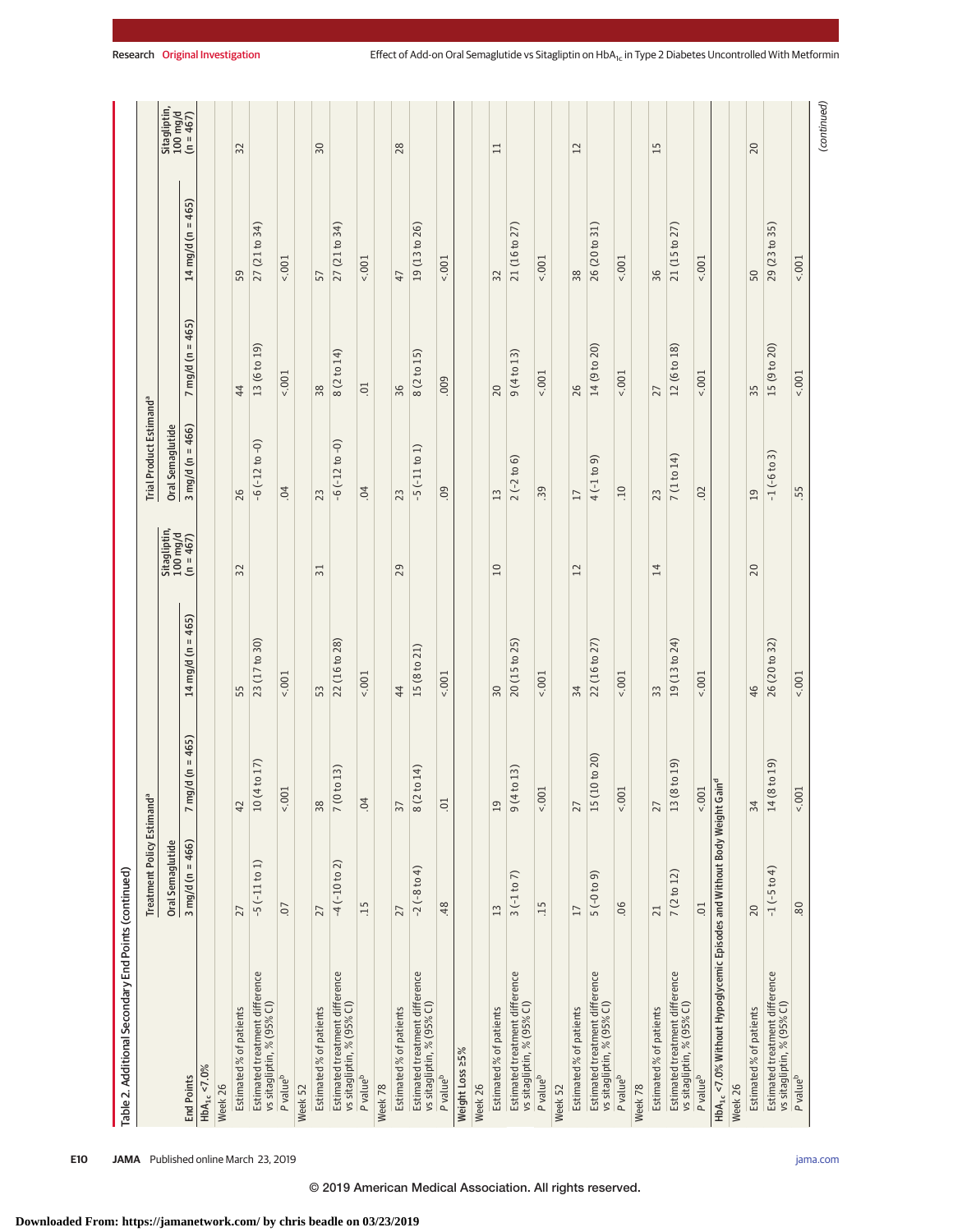| Table 2. Additional Secondary End Points (continued)                                                                                                                                                                                                                                                                                                                                                                                     |                                        |                                      |                   |                            |                                                                         |                            |                                                                                                                                                                                                                          |                          |
|------------------------------------------------------------------------------------------------------------------------------------------------------------------------------------------------------------------------------------------------------------------------------------------------------------------------------------------------------------------------------------------------------------------------------------------|----------------------------------------|--------------------------------------|-------------------|----------------------------|-------------------------------------------------------------------------|----------------------------|--------------------------------------------------------------------------------------------------------------------------------------------------------------------------------------------------------------------------|--------------------------|
|                                                                                                                                                                                                                                                                                                                                                                                                                                          | Treatment Policy Estimand <sup>a</sup> |                                      |                   |                            | Trial Product Estimand <sup>a</sup>                                     |                            |                                                                                                                                                                                                                          |                          |
|                                                                                                                                                                                                                                                                                                                                                                                                                                          | Oral Semaglutide                       |                                      |                   | Sitagliptin,<br>$100$ mg/d | Oral Semaglutide                                                        |                            |                                                                                                                                                                                                                          | Sitagliptin,<br>100 mg/d |
| <b>End Points</b>                                                                                                                                                                                                                                                                                                                                                                                                                        | $3 \text{ mg/d} (n = 466)$             | $g/d (n = 465)$<br>$7 \, \mathrm{m}$ | 14 mg/d (n = 465) | $(n = 467)$                | 3 mg/d (n = 466)                                                        | $7 \text{ mg/d}$ (n = 465) | 14 mg/d (n = 465)                                                                                                                                                                                                        | $(n = 467)$              |
| Week 52                                                                                                                                                                                                                                                                                                                                                                                                                                  |                                        |                                      |                   |                            |                                                                         |                            |                                                                                                                                                                                                                          |                          |
| Estimated % of patients                                                                                                                                                                                                                                                                                                                                                                                                                  | 20                                     | $50\,$                               | $\frac{3}{4}$     | 20                         | 18                                                                      | $\overline{30}$            | 46                                                                                                                                                                                                                       | 20                       |
| Estimated treatment difference<br>vs sitagliptin, % (95% CI)                                                                                                                                                                                                                                                                                                                                                                             | $-0$ ( $-5$ to 5)                      | 10(5 to 16)                          | 23 (17 to 29)     |                            | $-2(-7t_{0}3)$                                                          | 10(5 to 16)                | 26 (20 to 32)                                                                                                                                                                                                            |                          |
| P value <sup>b</sup>                                                                                                                                                                                                                                                                                                                                                                                                                     | -6                                     | 1001                                 | $5001 -$          |                            | .46                                                                     | $5001 -$                   | $5001 -$                                                                                                                                                                                                                 |                          |
| Week 78                                                                                                                                                                                                                                                                                                                                                                                                                                  |                                        |                                      |                   |                            |                                                                         |                            |                                                                                                                                                                                                                          |                          |
| Estimated % of patients                                                                                                                                                                                                                                                                                                                                                                                                                  | 20                                     | $\overline{51}$                      | 34                | 19                         | 17                                                                      | 30                         | 37                                                                                                                                                                                                                       | 19                       |
| Estimated treatment difference<br>vs sitagliptin, % (95% CI)                                                                                                                                                                                                                                                                                                                                                                             | $1(-4 to 6)$                           | 11 (6 to 17)                         | 15 (9 to 20)      |                            | $-2(-7 to 3)$                                                           | 11(5 to 16)                | 17(12 to 23)                                                                                                                                                                                                             |                          |
| P value <sup>b</sup>                                                                                                                                                                                                                                                                                                                                                                                                                     | 80                                     | 5001                                 | $5001 -$          |                            | 43                                                                      | $5001 -$                   | $5001 -$                                                                                                                                                                                                                 |                          |
| HbA <sub>1c</sub> Reduction ≥1% With Weight Loss ≥3%                                                                                                                                                                                                                                                                                                                                                                                     |                                        |                                      |                   |                            |                                                                         |                            |                                                                                                                                                                                                                          |                          |
| Week <sub>26</sub>                                                                                                                                                                                                                                                                                                                                                                                                                       |                                        |                                      |                   |                            |                                                                         |                            |                                                                                                                                                                                                                          |                          |
| Estimated % of patients                                                                                                                                                                                                                                                                                                                                                                                                                  | $\frac{1}{3}$                          | 26                                   | 57                | $\sigma$                   | 12                                                                      | 27                         | $\overline{a}$                                                                                                                                                                                                           | $\overline{10}$          |
| Estimated treatment difference<br>vs sitagliptin, % (95% CI)                                                                                                                                                                                                                                                                                                                                                                             | $4(-1 to 8)$                           | 17(12 to 22)                         | 28 (23 to 33)     |                            | $3(-2 to 7)$                                                            | 17 (12 to 22)              | 30 (25 to 36)                                                                                                                                                                                                            |                          |
| P value <sup>b</sup>                                                                                                                                                                                                                                                                                                                                                                                                                     | <b>90</b>                              | 1001                                 | 5001              |                            | .22                                                                     | $5001 -$                   | $5001 -$                                                                                                                                                                                                                 |                          |
| Week 52                                                                                                                                                                                                                                                                                                                                                                                                                                  |                                        |                                      |                   |                            |                                                                         |                            |                                                                                                                                                                                                                          |                          |
| Estimated % of patients                                                                                                                                                                                                                                                                                                                                                                                                                  | 17                                     | 24                                   | 36                | 12                         | 15                                                                      | 23                         | 38                                                                                                                                                                                                                       | $\Box$                   |
| Estimated treatment difference<br>vs sitagliptin, % (95% CI)                                                                                                                                                                                                                                                                                                                                                                             | 5 (1 to 10)                            | 12 (7 to 17)                         | 24 (19 to 30)     |                            | $4(-1)$ to 8)                                                           | 12 (7 to 17)               | 27 (21 to 32)                                                                                                                                                                                                            |                          |
| P value <sup>b</sup>                                                                                                                                                                                                                                                                                                                                                                                                                     | 0 <sup>3</sup>                         | 1001                                 | 5001              |                            | $\overline{12}$                                                         | 1001                       | 1001                                                                                                                                                                                                                     |                          |
| Week 78                                                                                                                                                                                                                                                                                                                                                                                                                                  |                                        |                                      |                   |                            |                                                                         |                            |                                                                                                                                                                                                                          |                          |
| Estimated % of patients, %                                                                                                                                                                                                                                                                                                                                                                                                               | 18                                     | 26                                   | 34                | 14                         | 16                                                                      | 24                         | 55                                                                                                                                                                                                                       | 12                       |
| Estimated treatment difference<br>vs sitagliptin, % (95% CI)                                                                                                                                                                                                                                                                                                                                                                             | $(6 \text{ of } -) +$                  | 12 (7 to 17)                         | 20 (14 to 25)     |                            | $4(-1)$ to 9)                                                           | 12 (6 to 17)               | 23 (17 to 28)                                                                                                                                                                                                            |                          |
| P value <sup>b</sup>                                                                                                                                                                                                                                                                                                                                                                                                                     | 08                                     | 1001                                 | $5001 -$          |                            | .12                                                                     | $5001 -$                   | 1001                                                                                                                                                                                                                     |                          |
| Abbreviation: HbA <sub>ic</sub> , glycated hemoglobin.                                                                                                                                                                                                                                                                                                                                                                                   |                                        |                                      |                   |                            |                                                                         |                            | medication were excluded. For binary end points, missing values were imputed from patients randomized                                                                                                                    |                          |
| SI conversion factor: To convert glucose from mg/dL to mmol/L, multiply by 0.055                                                                                                                                                                                                                                                                                                                                                         |                                        |                                      |                   |                            | to the same trial product using sequential multiple imputation.         |                            |                                                                                                                                                                                                                          |                          |
| <sup>a</sup> Treatment policy estimand: analysis of covariance for continuous end points and generalized linear model with<br>binomial distribution and identity link for binary end points, using data irrespective of discontinuation of trial<br>product or initiation of rescue medication. Missing values were imputed by a pattern mixture model using<br>multiple imputation. Pattern was defined by randomized trial product and |                                        | treatment status (premature trial    | τ                 | whole-blood glucose.       | <sup>b</sup> Unadjusted 2-sided P values for the test of no difference. |                            | Reported episodes were either severe (defined according to the American Diabetes Association classification)<br>Self-monitored whole-blood glucose at 7 time points is reported as plasma-equivalent values of capillary |                          |
| repeated measurements for continuous end points and generalized linear model with binomial distribution and<br>identity link for binary end points. Data collected after discontinuation of trial product or initiation of rescue<br>product discontinuation and/or initiation of rescue medication). Trial product estimand: Mixed model for                                                                                            |                                        |                                      |                   | hypoglycemia.              |                                                                         |                            | or confirmed by a whole-blood glucose value <56 mg/dL (<3.1 mmol/L), with symptoms consistent with                                                                                                                       |                          |

**Downloaded From: https://jamanetwork.com/ by chris beadle on 03/23/2019**

© 2019 American Medical Association. All rights reserved.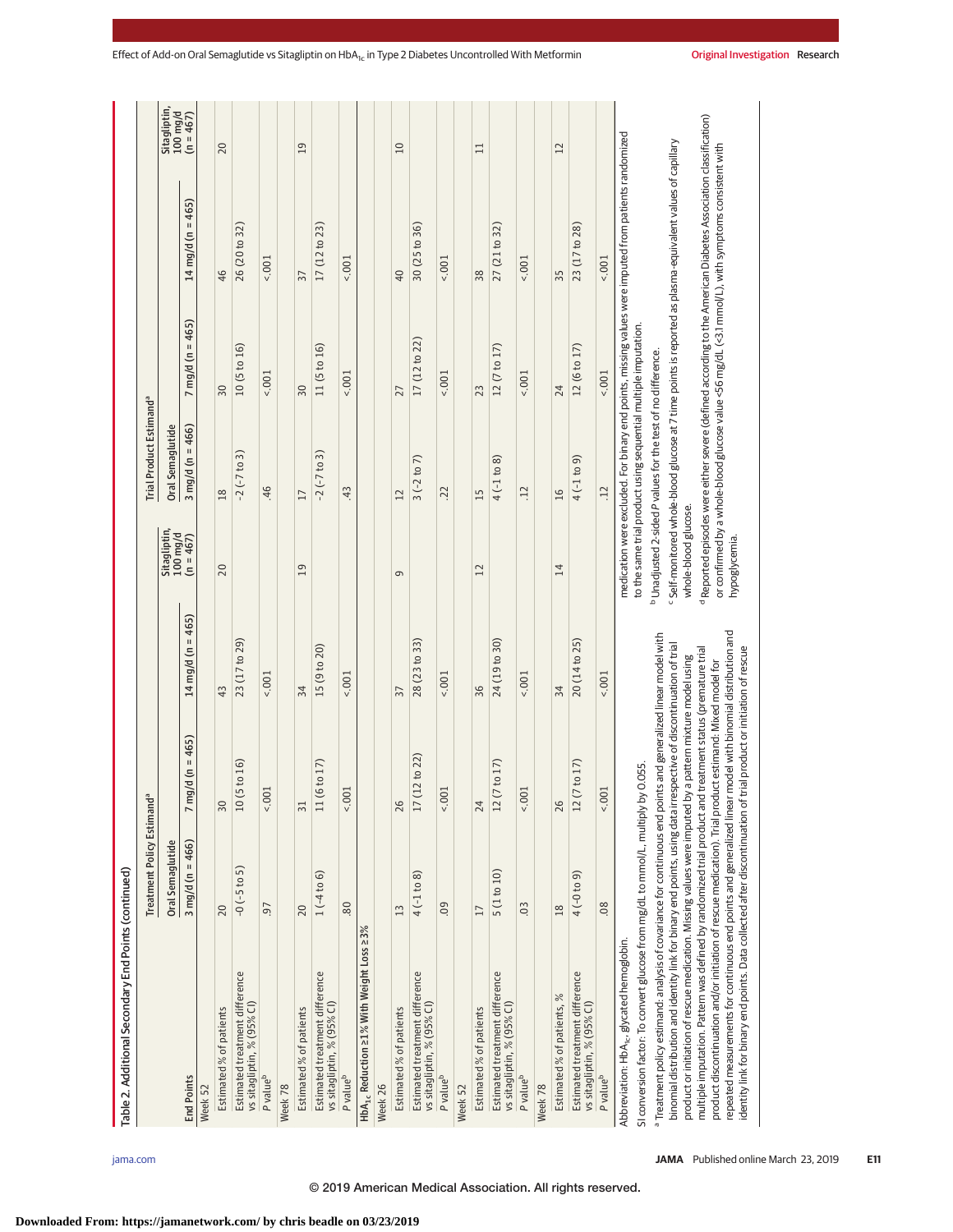|                                                                                                                                   | Oral Semaglutide           |                            |                   | Sitagliptin,              |
|-----------------------------------------------------------------------------------------------------------------------------------|----------------------------|----------------------------|-------------------|---------------------------|
| <b>Adverse Events</b>                                                                                                             | $3 \text{ mg/d}$ (n = 466) | $7 \text{ mg/d}$ (n = 464) | 14 mg/d (n = 465) | $100$ mg/d<br>$(n = 466)$ |
| Patients experiencing<br>≥1 adverse event                                                                                         |                            |                            |                   |                           |
| Any adverse events <sup>b</sup>                                                                                                   | 370 (79.4)                 | 363 (78.2)                 | 370 (79.6)        | 388 (83.3)                |
| Serious adverse events                                                                                                            | 64 (13.7)                  | 47(10.1)                   | 44 (9.5)          | 58 (12.4)                 |
| Severity of any adverse event <sup>b</sup>                                                                                        |                            |                            |                   |                           |
| Mild                                                                                                                              | 323 (69.3)                 | 318 (68.5)                 | 321 (69.0)        | 340 (73.0)                |
| Moderate                                                                                                                          | 186 (39.9)                 | 171 (36.9)                 | 199 (42.8)        | 197 (42.3)                |
| Severe                                                                                                                            | 47(10.1)                   | 37(8.0)                    | 40(8.6)           | 53(11.4)                  |
| Adverse events leading to premature<br>trial product discontinuation                                                              | 26(5.6)                    | 27(5.8)                    | 54 (11.6)         | 24(5.2)                   |
| Severe or whole-blood<br>qlucose-confirmed<br>symptomatic hypoglycemia <sup>c</sup>                                               | 23(4.9)                    | 24(5.2)                    | 36(7.7)           | 39(8.4)                   |
| Most frequent adverse events<br>occurring in ≥5% of patients<br>in any treatment group<br>(by MedDRA preferred term) <sup>b</sup> |                            |                            |                   |                           |
| Nausea                                                                                                                            | 34(7.3)                    | 62(13.4)                   | 70(15.1)          | 32(6.9)                   |
| Diarrhea                                                                                                                          | 45(9.7)                    | 53(11.4)                   | 57(12.3)          | 37(7.9)                   |
| Nasopharyngitis                                                                                                                   | 53(11.4)                   | 49 (10.6)                  | 47(10.1)          | 47(10.1)                  |
| Vomiting                                                                                                                          | 13(2.8)                    | 28(6.0)                    | 42 (9.0)          | 19(4.1)                   |
| Headache                                                                                                                          | 29(6.2)                    | 30(6.5)                    | 37(8.0)           | 36(7.7)                   |
| Decreased appetite                                                                                                                | 8(1.7)                     | 14(3.0)                    | 32(6.9)           | 14(3.0)                   |
| Upper respiratory tract<br>infection                                                                                              | 36(7.7)                    | 35(7.5)                    | 26(5.6)           | 32(6.9)                   |
| Hypertension                                                                                                                      | 30(6.4)                    | 24(5.2)                    | 26(5.6)           | 29(6.2)                   |
| Back pain                                                                                                                         | 24(5.2)                    | 25(5.4)                    | 25(5.4)           | 29(6.2)                   |
| Urinary tract infection                                                                                                           | 30(6.4)                    | 21(4.5)                    | 23(4.9)           | 26(5.6)                   |
| Arthralgia                                                                                                                        | 22(4.7)                    | 14(3.0)                    | 21(4.5)           | 30(6.4)                   |
| Influenza                                                                                                                         | 30(6.4)                    | 25(5.4)                    | 18(3.9)           | 30(6.4)                   |
| Diabetic retinopathy                                                                                                              | 27(5.8)                    | 24(5.2)                    | 16(3.4)           | 27(5.8)                   |
| Kaplan-Meier estimated duration<br>of gastrointestinal events,<br>median (IQR), d                                                 |                            |                            |                   |                           |
| Nausea                                                                                                                            | 28.0 (3.0-105.0)           | $9.0(4.0-41.0)$            | 20.5 (4.0-61.5)   | $5.5(1.5-25.0)$           |
| Diarrhea                                                                                                                          | $4.0(2.0-26.0)$            | $3.0(1.0-7.0)$             | $9.0(3.0-44.0)$   | $5.5(2.0-16.5)$           |
| Vomiting                                                                                                                          | $2.0(1.0-4.0)$             | $2.0(1.0-7.0)$             | $2.0(1.0-9.0)$    | $1.0(1.0-2.0)$            |

Abbreviations: IQR, interquartile range; MedDRA, Medical Dictionary for Regulatory Activities, version 20.1. <sup>a</sup> Data are expressed as No. (%) of

participants unless otherwise indicated.

<sup>b</sup> Includes serious adverse events.

<sup>c</sup> Episodes of hypoglycemia were reported on a form separate from adverse events. Reported episodes were either severe (defined according to the American Diabetes Association classification) or confirmed by a whole-blood glucose value <56 mg/dL (<3.1 mmol/L), with symptoms consistent with hypoglycemia.

treatment groups (Table 3). The most frequent adverse events by system organ class were gastrointestinal disorders in the 14-mg/d semaglutide group and infections and infestations in the 3- and 7-mg/d semaglutide and sitagliptin groups. Among gastrointestinal adverse events, the majority were of mild or moderate severity, and themost common in the 7- and 14-mg/d semaglutide groups was nausea (Table 3 and eFigure 8 in Supple[ment 1\)](https://jama.jamanetwork.com/article.aspx?doi=10.1001/jama.2019.2942&utm_campaign=articlePDF%26utm_medium=articlePDFlink%26utm_source=articlePDF%26utm_content=jama.2019.2942). The number and proportions of serious adverse events during treatment were also similar across treatments.

The proportions of patients who prematurely discontinued trial product for any reason were 16.7% (78/466), 15.0% (70/466), and 19.1% (89/465) for the 3-, 7-, and 14-mg/d semaglutide groups, respectively, and 13.1% (61/467) for sitagliptin. Adverse events led to premature discontinuation for 5.6% (26/466), 5.8% (27/464), and 11.6% (54/465) in the 3-, 7-, and 14-mg/d semaglutide groups, respectively, and 5.2% (24/466) for sitagliptin (Table 3), with gastrointestinal adverse events being the primary cause in all treatment groups (eTable 6 in [Supplement 1\)](https://jama.jamanetwork.com/article.aspx?doi=10.1001/jama.2019.2942&utm_campaign=articlePDF%26utm_medium=articlePDFlink%26utm_source=articlePDF%26utm_content=jama.2019.2942). For a substantial proportion of patients in the 7- and 14-mg/d semaglutide groups who discontinued because of an adverse event, the onset of the causative event occurred during the dosage-escalation period.

Severe or whole-blood glucose–confirmed episodes of symptomatic hypoglycemia were experienced by 4.9% (23/466), 5.2% (24/464), and 7.7% (36/465) of patients in the 3-, 7-, and 14-mg/d semaglutide groups, respectively, and by 8.4% (39/466) in the sitagliptin group (Table 3). These episodes mainly occurred in patients prescribed background metformin with sulfonylurea (eTable 7 in [Supplement 1\)](https://jama.jamanetwork.com/article.aspx?doi=10.1001/jama.2019.2942&utm_campaign=articlePDF%26utm_medium=articlePDFlink%26utm_source=articlePDF%26utm_content=jama.2019.2942). Diabetic retinopathy–related adverse events were infrequent and simi-lar across all treatment groups (eTable 8 in [Supplement 1\)](https://jama.jamanetwork.com/article.aspx?doi=10.1001/jama.2019.2942&utm_campaign=articlePDF%26utm_medium=articlePDFlink%26utm_source=articlePDF%26utm_content=jama.2019.2942) and were mostly mild or moderate in severity, were reported at routine eye examinations, and did not require treatment. The frequencies of event adjudication committee–confirmed acute kidney injury, acute pancreatitis, cardiovascular events, and malignant neoplasms were similar across treatment groups (eTable 9 in [Supplement 1\)](https://jama.jamanetwork.com/article.aspx?doi=10.1001/jama.2019.2942&utm_campaign=articlePDF%26utm_medium=articlePDFlink%26utm_source=articlePDF%26utm_content=jama.2019.2942). Other safety parameters are reported in eTable 10 in [Supplement 1.](https://jama.jamanetwork.com/article.aspx?doi=10.1001/jama.2019.2942&utm_campaign=articlePDF%26utm_medium=articlePDFlink%26utm_source=articlePDF%26utm_content=jama.2019.2942)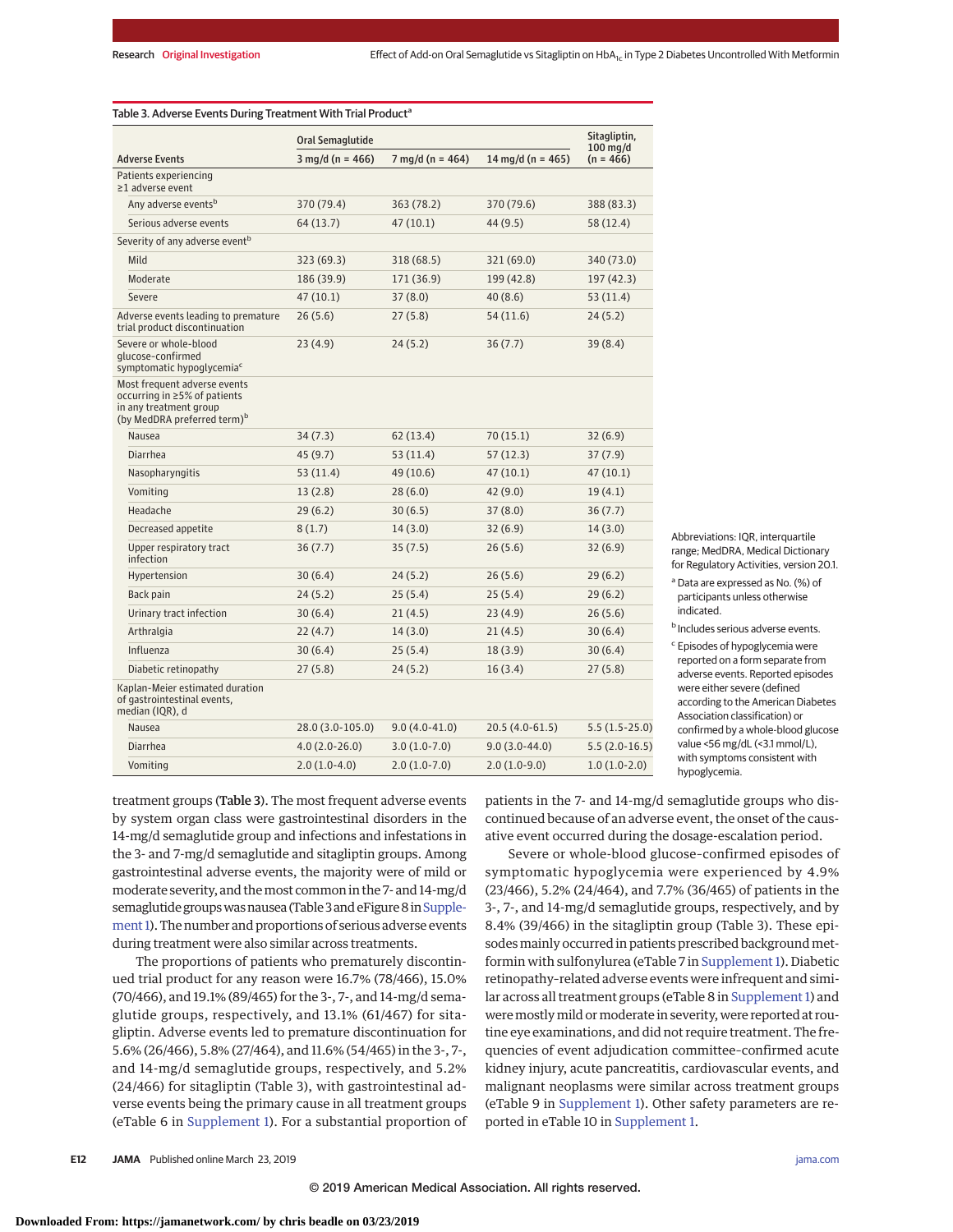There were 12 deaths among exposed patients (eTable 9 in [Supplement 1\)](https://jama.jamanetwork.com/article.aspx?doi=10.1001/jama.2019.2942&utm_campaign=articlePDF%26utm_medium=articlePDFlink%26utm_source=articlePDF%26utm_content=jama.2019.2942): 5 in the 3-mg/d semaglutide group, 3 in the 7-mg/d semaglutide group, 1 in the 14-mg/d semaglutide group, and 3 in the sitagliptin group. No pattern or clustering of causes of death were observed. Very few patients tested positive for antisemaglutide antibodies (eTable 11 in [Supplement 1\)](https://jama.jamanetwork.com/article.aspx?doi=10.1001/jama.2019.2942&utm_campaign=articlePDF%26utm_medium=articlePDFlink%26utm_source=articlePDF%26utm_content=jama.2019.2942).

# **Discussion**

In this multicenter, randomized clinical trial in patients with type 2 diabetes uncontrolled with metformin with or without sulfonylurea, addition of once-daily oral semaglutide, 7 or 14 mg/d, demonstrated superior reductions from baseline in  $HbA_{1c}$  and body weight than sitagliptin after 26 weeks. Noninferiority of oral semaglutide, 3 mg/d, compared with sitagliptin could not be demonstrated with respect to  $HbA_{1c}$ reduction from baseline.

The greater effect with oral semaglutide for reducing  $HbA_{1c}$ and body weight compared with sitagliptin is consistent with other head-to-head trials that have demonstrated superior glycemic control and weight reduction with GLP-1RAs over DPP-4 inhibitors.<sup>21-24</sup> This glucose-lowering effect was also reflected by the longer time to and less use of rescue medication with the 7- and 14-mg/d oral semaglutide dosages. The results achieved with oral semaglutide may be of clinical relevance, as improved glycemic control is associated with better diabetes-related outcomes, $25$  and because some patients may prefer oral medications to achieve this improved glycemic control.<sup>26</sup> Furthermore, clinically meaningful weight loss contributes to greater glycemic control and reduces cardiovascular risk factors,<sup>27</sup> which is particularly beneficial in a population that frequently has comorbid obesity.

The long-term adverse event profile of oral semaglutide in this trial was consistent with the GLP-1RA class as a whole.<sup>28</sup> The majority of gastrointestinal adverse events were mild to moderate in severity, with nausea, vomiting, or diarrhea the most frequently observed, and this is consistent with use of subcutaneous semaglutide<sup>29</sup> and other GLP-1RAs.<sup>24,28,30</sup> Dipeptidyl peptidase 4 inhibitors cause fewer gastrointestinal adverse events than GLP-1RAs,<sup>4</sup> but in this trial, similar proportions of patients prematurely discontinued because of these events in the 3- and 7-mg/d (but not 14-mg/d) oral semaglutide groups and the sitagliptin group. Around twice as many patients prematurely discontinued the 14-mg/d oral semaglutide dosage because of any adverse event. Most adverse eventrelated discontinuations of oral semaglutide occurred during the dosage-escalation period. The dosage escalation was fixed according to the trial protocol, so it may not reflect clinical practice, in which dosage escalation would be based on individualized efficacy and tolerability. It was identified in the oral semaglutide phase 2 trial that initiating oral semaglutide at a low dosage and escalating it slowly improves tolerability and helps minimize gastrointestinal adverse events.<sup>12</sup> The proportions of adverse event–related premature discontinuations of the 14-mg/d oral semaglutide dosage were similar to that previously observed with subcutaneous semaglutide, 1.0mg once weekly,<sup>23,31</sup> and in previous trials of other GLP-1RAs.<sup>22,24</sup>

The doses of oral semaglutide used in this trial are greater than the largest dose of subcutaneous semaglutide assessed in the SUSTAIN program. $^{23,31}$  As a result of their low oral bioavailability, larger doses of orally administered peptide medications are required to achieve plasma concentrations comparable with those achieved via other routes.

In this trial, 2 different scientific questions related to the efficacy were addressed through the definition of the 2 estimands. Treatment differences vs sitagliptin were smaller at week 78 for the treatment policy estimand compared with the trial product estimand; a significant difference in  $HbA<sub>1c</sub>$  reduction was not shown with the 7-mg/d dosage at this time point, in line with the increasing use of rescue medication with sitagliptin.

The trial product estimand was estimated using a mixed model for repeated measurements, the appropriateness of which relies on the assumption of the missing data mechanism being "missing at random"; ie, that patients who discontinued trial product or initiated rescuemedication had evolved similarly to patients still taking the same trial product without rescue medication and having the same covariates and same trajectory prior to the time point of discontinuation of trial product or initiation of rescue medication. While this approach aims at reflecting the treatment effect without the confounding effect of trial product discontinuation and use of rescue medication, residual confounding due to unmeasured factors cannot be ruled out. Initiation of rescue medication was more frequent with the 3-mg/d dosage of oral semaglutide and with sitagliptin, and discontinuation of trial product was more frequent with the 14-mg/d dosage of oral semaglutide.

A strength of this trial was the double-blind design, achieved using a double-dummy approach. This approach was used in an effort to ensure that the comparisons of the trial productswere unbiased, as oral semaglutide and sitagliptin tablets are not visually identical. An additional strength was the long duration and high retention rate, which allowed for the long-term efficacy, adverse event profile, and tolerability of oral semaglutide to be investigated.

#### Limitations

This trial has several limitations. First, the trial had a relatively high discontinuation rate, which was greater with semaglutide compared with sitagliptin and therefore could have influenced the assessment of treatment effect. Second, adherence to treatment was not formally measured in this trial, with patients instead routinely reminded to adhere to trial procedures, and with monitoring of drug accountability. It is therefore unknown if poor adherence to treatment affected the results for patients receiving oral semaglutide, given the importance of correct administration on its absorption.<sup>32</sup> Moreover, both discontinuation rates and nonadherence are generally higher outside of a randomized trial. Third, sitagliptin may not be the best active comparator for this trial because DPP-4 inhibitors have modest glucose-lowering effects and minimal effect on body weight compared with GLP-1RAs.<sup>4</sup> However, they are widely used and are well tolerated. Other trials within the PIONEER phase 3 program will assess oral semaglutide against other glucose-lowering medications and with flexible dosing of oral semaglutide.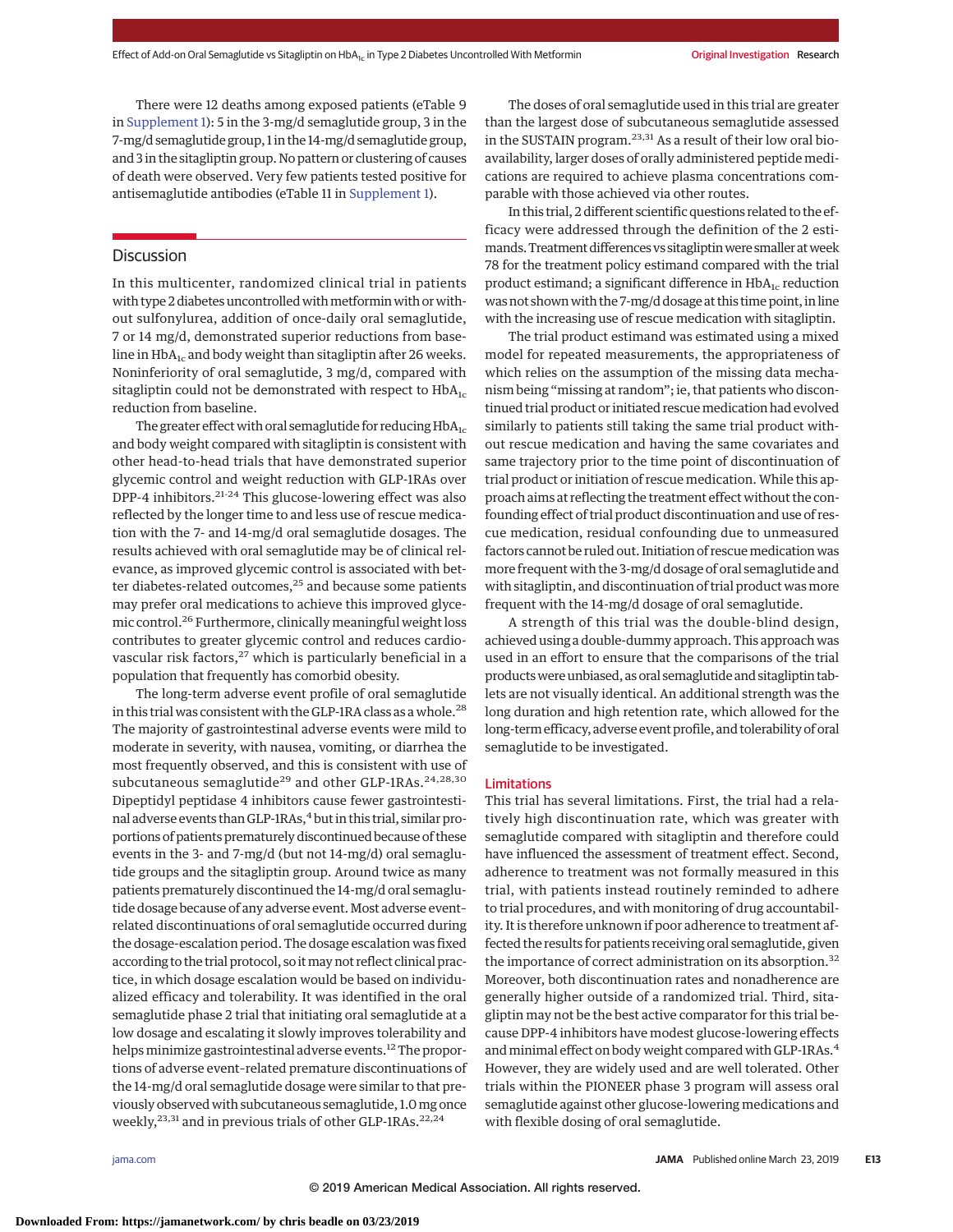# **Conclusions**

Among adults with type 2 diabetes uncontrolled with metformin with or without sulfonylurea, oral semaglutide,

**Accepted for Publication:** March 7, 2019. **Published Online:** March 23, 2019. doi[:10.1001/jama.2019.2942](https://jama.jamanetwork.com/article.aspx?doi=10.1001/jama.2019.2942&utm_campaign=articlePDF%26utm_medium=articlePDFlink%26utm_source=articlePDF%26utm_content=jama.2019.2942)

**Author Affiliations:** Dallas Diabetes Research Center at Medical City, Dallas, Texas (Rosenstock); Hillcrest Family Health Center, Waco, Texas (Allison); Department of Medicine III, Carl Gustav Carus University Hospital, Technische Universität Dresden, Dresden, Germany (Birkenfeld); Paul Langerhans Institute Dresden, Helmholtz Center Munich at Technische Universität Dresden, Dresden, Germany (Birkenfeld); Novo Nordisk A/S, Søborg, Denmark (Blicher, Deenadayalan, Jacobsen); Endocrinology, Diabetology and Nutrition, Clinique Portes du Sud, Venissieux, France (Serusclat); Departamento Endocrinología, Instituto Mexicano del Seguro Social, Ciudad Madero, Mexico (Violante); Department of Metabolism and Endocrinology, Juntendo University Graduate School of Medicine, Tokyo, Japan (Watada); Diabetes Research Centre, University of Leicester, Leicester, England (Davies).

**Author Contributions:** Drs Rosenstock and Davies had full access to all of the data in the study and take responsibility for the integrity of the data and the accuracy of the data analysis. All authors had access to the final trial results.

Concept and design: Allison, Blicher, Deenadayalan, Serusclat, Davies.

Acquisition, analysis, or interpretation of data: Rosenstock, Birkenfeld, Blicher, Deenadayalan, Jacobsen, Violante, Watada, Davies. Drafting of the manuscript: Deenadayalan, Jacobsen, Davies.

Critical revision of the manuscript for important intellectual content: All authors.

Statistical analysis: Jacobsen.

Administrative, technical, or material support: Deenadayalan.

Supervision: Rosenstock, Birkenfeld, Deenadayalan, Violante, Watada, Davies.

**Conflict of Interest Disclosures:** Dr Rosenstock reported serving on scientific advisory boards and receiving honoraria or consulting fees from Eli Lilly, Novo Nordisk, Sanofi, Janssen, Boehringer Ingelheim, and Intarcia and receiving grants/ research support from Merck, Pfizer, Sanofi, Novo Nordisk, Bristol-Myers Squibb, Eli Lilly, GlaxoSmithKline, AstraZeneca, Janssen, Genentech, Boehringer Ingelheim, Intarcia, and Lexicon. Dr Birkenfeld reported serving on advisory boards, participating in meetings, and acting as a research investigator for Novo Nordisk, Sanofi, Boehringer Ingelheim, and AstraZeneca. Drs Blicher and Deenadayalan and Mr Jacobsen reported that they are employees of Novo Nordisk. Dr Serusclat reported serving on advisory boards, participating in meetings, and acting as a research investigator for Novo Nordisk, Eli Lilly, Sanofi, Abbott, and Medtronic. Dr Violante reported acting as an advisory board member and speaker for Eli Lilly, AstraZeneca, Sanofi, Janssen, Novo Nordisk, Takeda Pharmaceuticals International Inc, and Boehringer Ingelheim and as a research investigator for Eli Lilly, AstraZeneca, Janssen, Novo Nordisk, Boehringer Ingelheim, and Merck Sharp & Dohme. Dr Watada reported acting as an advisory board member for Novo Nordisk and as a speaker for Astellas Pharma, Sanofi, Mitsubishi Tanabe Pharma, Novo Nordisk, Kowa Pharmaceutical, AstraZeneca, Takeda Pharmaceutical, Novartis, Nippon Boehringer Ingelheim, Merck Sharp & Dohme, Sumitomo Dainippon Pharma, Eli Lilly Japan, Sanwa Kagaku Kenkyusho, Ono Pharmaceutical, Kissei Pharmaceutical, and FUJIFILM Pharma and receiving grants from Astellas Pharma, Sanofi, Mitsubishi Tanabe Pharma, Novo Nordisk Pharma, AstraZeneca, Takeda Pharmaceutical, Novartis Pharma, Nippon Boehringer Ingelheim, Merck Sharp & Dohme, Sumitomo Dainippon Pharma, Eli Lilly Japan, Ono Pharmaceutical, Kyowa Hakko Kirin, Daiichi Sankyo, Terumo, Pfizer Japan, Mochida Pharmaceutical, Taisho Toyama Pharmaceutical, Johnson & Johnson, and Kowa. Dr Davies reported acting as a consultant, advisory board member, and speaker for Novo Nordisk, Sanofi-Aventis, and Lilly, as an advisory board member for Servier and Janssen, and as a speaker for Boehringer Ingelheim and Takeda Pharmaceuticals International Inc and receiving grants in support of investigator and investigator-initiated trials from Novo Nordisk, Sanofi-Aventis, Lilly, Boehringer Ingelheim, and Janssen. No other disclosures were reported.

**Funding/Support:** This trial was funded by Novo Nordisk A/S.

**Role of the Funders/Sponsors:** Representatives of Novo Nordisk (the sponsor) were involved in the design and conduct of the study; collection, management, analysis, and interpretation of the data; and preparation, review, and approval of the manuscript. The decision to submit the manuscript for publication was taken by the authors, and the sponsor had no veto right to publish or to control the decision to which journal to submit.

**Meeting Presentation:** Endocrine Society; March 23, 2019; New Orleans, Louisiana.

**Additional Contributions:** We thank the patients participating in this trial, the investigators, all trial site staff, and all Novo Nordisk employees involved in the trial. We also thank Brian Bekker Hansen, MSc, an employee of Novo Nordisk, for critically reviewing the manuscript, and Andy Bond, MSc, and Sophie Walton, MSc (Spirit Medical Communications Ltd), for medical writing and editorial assistance, supported financially by Novo Nordisk.

#### **Data Sharing Statement:** See [Supplement 4.](https://jama.jamanetwork.com/article.aspx?doi=10.1001/jama.2019.2942&utm_campaign=articlePDF%26utm_medium=articlePDFlink%26utm_source=articlePDF%26utm_content=jama.2019.2942)

#### **REFERENCES**

**1**. Davies MJ, D'Alessio DA, Fradkin J, et al. Management of hyperglycemia in type 2 diabetes, 2018: a consensus report by the American Diabetes Association (ADA) and the European Association for the Study of Diabetes (EASD). Diabetes Care. 2018; 41(12):2669-2701. doi[:10.2337/dci18-0033](https://dx.doi.org/10.2337/dci18-0033)

7 and 14 mg/d, compared with sitagliptin, resulted in significantly greater reductions in  $HbA_{1c}$  over 26 weeks, but there was no significant benefit with the 3-mg/d dosage. Further research is needed to assess effectiveness in a clinical setting.

> **2**. Stark Casagrande S, Fradkin JE, Saydah SH, Rust KF, Cowie CC. The prevalence of meeting  $A_{1C}$ , blood pressure, and LDL goals among people with diabetes, 1988-2010. Diabetes Care. 2013;36(8): 2271-2279. doi[:10.2337/dc12-2258](https://dx.doi.org/10.2337/dc12-2258)

**3**. American Diabetes Association. Standards of Medical Care in Diabetes—2018, 8: pharmacologic approaches to glycemic treatment. Diabetes Care. 2018;41(suppl 1):S73-S85. doi[:10.2337/dc18-S008](https://dx.doi.org/10.2337/dc18-S008)

**4**. Tran S, Retnakaran R, Zinman B, Kramer CK. Efficacy of glucagon-like peptide-1 receptor agonists compared to dipeptidyl peptidase-4 inhibitors for the management of type 2 diabetes: a meta-analysis of randomized clinical trials. Diabetes Obes Metab. 2018;20(suppl 1):68-76. doi: [10.1111/dom.13137](https://dx.doi.org/10.1111/dom.13137)

**5**. Scirica BM, Bhatt DL, Braunwald E, et al; SAVOR-TIMI 53 Steering Committee and Investigators. Saxagliptin and cardiovascular outcomes in patients with type 2 diabetes mellitus. N Engl J Med. 2013;369(14):1317-1326. doi[:10.](https://dx.doi.org/10.1056/NEJMoa1307684) 1056/NF IMoa1307684

**6**. Rosenstock J, Perkovic V, Johansen OE, et al. Effect of linagliptin vs placebo on major cardiovascular events in adults with type 2 diabetes and high cardiovascular and renal risk: the CARMELINA randomized clinical trial.JAMA. 2019; 321(1):69-79. doi[:10.1001/jama.2018.18269](https://jama.jamanetwork.com/article.aspx?doi=10.1001/jama.2018.18269&utm_campaign=articlePDF%26utm_medium=articlePDFlink%26utm_source=articlePDF%26utm_content=jama.2019.2942)

**7**. Marso SP, Bain SC, Consoli A, et al; SUSTAIN-6 Investigators. Semaglutide and cardiovascular outcomes in patients with type 2 diabetes. N Engl J Med. 2016;375(19):1834-1844. doi[:10.1056/](https://dx.doi.org/10.1056/NEJMoa1607141) NE IMoa1607141

**8**. Marso SP, Daniels GH, Brown-Frandsen K, et al; LEADER Steering Committee; LEADER Trial Investigators. Liraglutide and cardiovascular outcomes in type 2 diabetes. N Engl J Med. 2016; 375(4):311-322. doi[:10.1056/NEJMoa1603827](https://dx.doi.org/10.1056/NEJMoa1603827)

**9**. Hernandez AF, Green JB, Janmohamed S, et al; Harmony Outcomes Committees and Investigators. Albiglutide and cardiovascular outcomes in patients with type 2 diabetes and cardiovascular disease (Harmony Outcomes): a double-blind, randomised placebo-controlled trial. Lancet. 2018;392(10157): 1519-1529. doi[:10.1016/S0140-6736\(18\)32261-X](https://dx.doi.org/10.1016/S0140-6736(18)32261-X)

**10**. Scott LJ. Sitagliptin: a review in type 2 diabetes. Drugs. 2017;77(2):209-224. doi[:10.1007/s40265-016-](https://dx.doi.org/10.1007/s40265-016-0686-9) [0686-9](https://dx.doi.org/10.1007/s40265-016-0686-9)

**11**. Philippart M, Schmidt J, Bittner B. Oral delivery of therapeutic proteins and peptides: an overview of current technologies and recommendations for bridging from approved intravenous or subcutaneous administration to novel oral regimens. Drug Res (Stuttg)[. 2016;66\(3\):113-120.](https://www.ncbi.nlm.nih.gov/pubmed/26536331)

**12**. Davies M, Pieber TR, Hartoft-Nielsen ML, Hansen OKH, Jabbour S, Rosenstock J. Effect of oral semaglutide compared with placebo and subcutaneous semaglutide on glycemic control in patients with type 2 diabetes: a randomized clinical trial. JAMA. 2017;318(15):1460-1470. doi[:10.1001/](https://jama.jamanetwork.com/article.aspx?doi=10.1001/jama.2017.14752&utm_campaign=articlePDF%26utm_medium=articlePDFlink%26utm_source=articlePDF%26utm_content=jama.2019.2942) [jama.2017.14752](https://jama.jamanetwork.com/article.aspx?doi=10.1001/jama.2017.14752&utm_campaign=articlePDF%26utm_medium=articlePDFlink%26utm_source=articlePDF%26utm_content=jama.2019.2942)